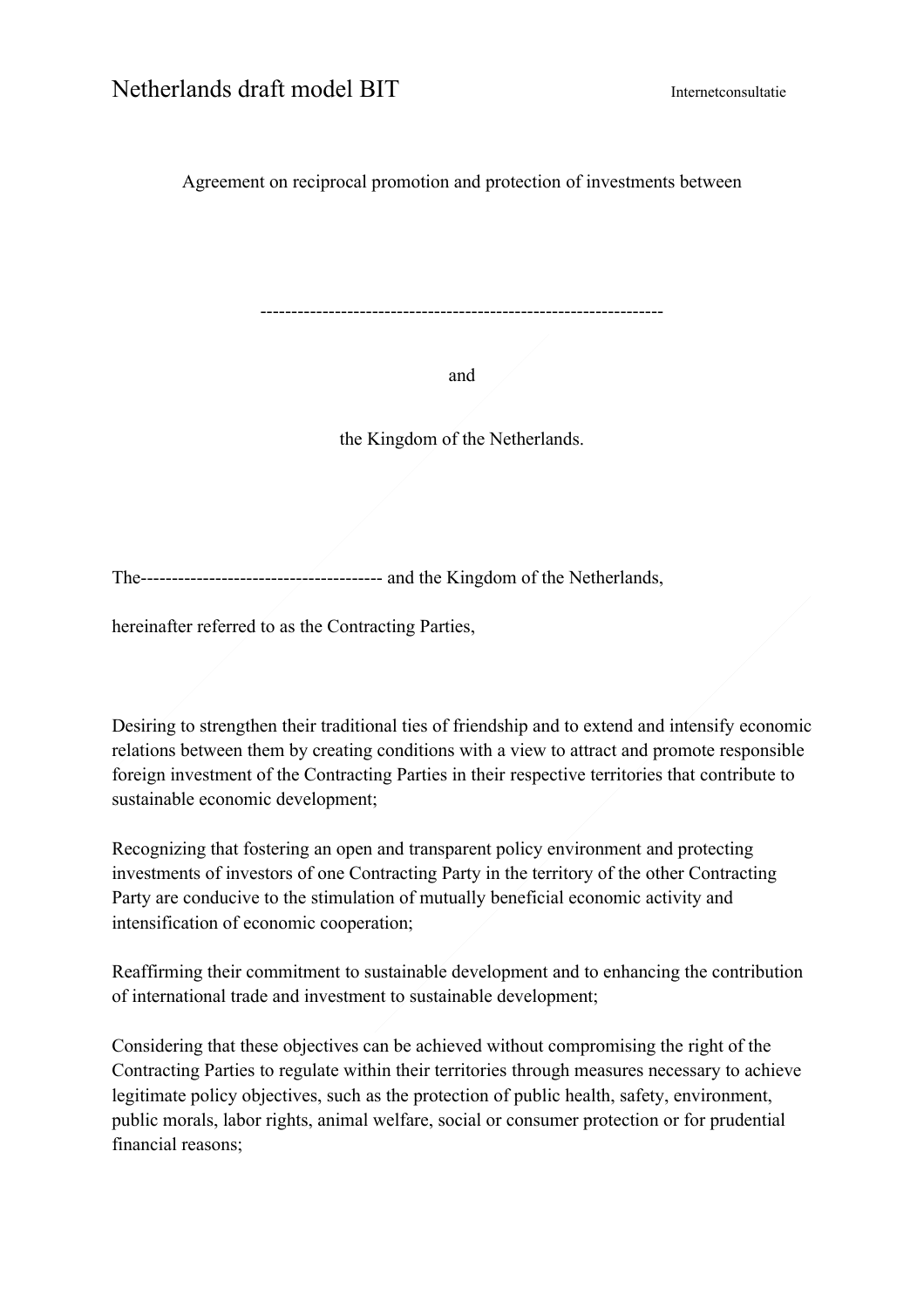Have agreed as follows:

### **Section 1: definitions and scope**

#### *Article 1 Definitions*

For the purposes of this Agreement:

- (a) "investment" means every kind of asset that has the characteristics of an investment, which includes a certain duration, the commitment of capital or other resources, the expectation of gain or profit, and the assumption of risk. Forms that an investment may take include:
- (i) movable and immovable property as well as any other property rights in rem in respect of every kind of asset, such as mortgages, liens and pledges;
- (ii) rights derived from shares, bonds and other kinds of interests in companies and joint ventures;
- (iii) claims to money, to other assets or to any contractual performance having an economic value;
- (iv) rights in the field of intellectual property, technical processes, goodwill and knowhow;
- (v) rights granted under public law or under contract, including rights to prospect, explore, extract and exploit natural resources.

'Claims to money' within the meaning of sub (iii) does not include claims to money that arise solely from commercial contracts for the sale of goods or services by a natural or legal in the territory of a Contracting Party to a natural or legal person in the territory of the other Contracting Party, the domestic financing of such contracts, or any related order, judgment, or arbitral award.

Returns that are invested shall be treated as investments and any alteration of the form in which assets are invested or reinvested shall not affect their qualification as investments.

- (b) "investor" means with regard to either Contracting Party:
- (i) any natural person having the nationality of that Contracting Party under its applicable law;
- (ii) any legal person constituted under the law of that Contracting Party and having substantial business activities in the territory of that Contracting Party; or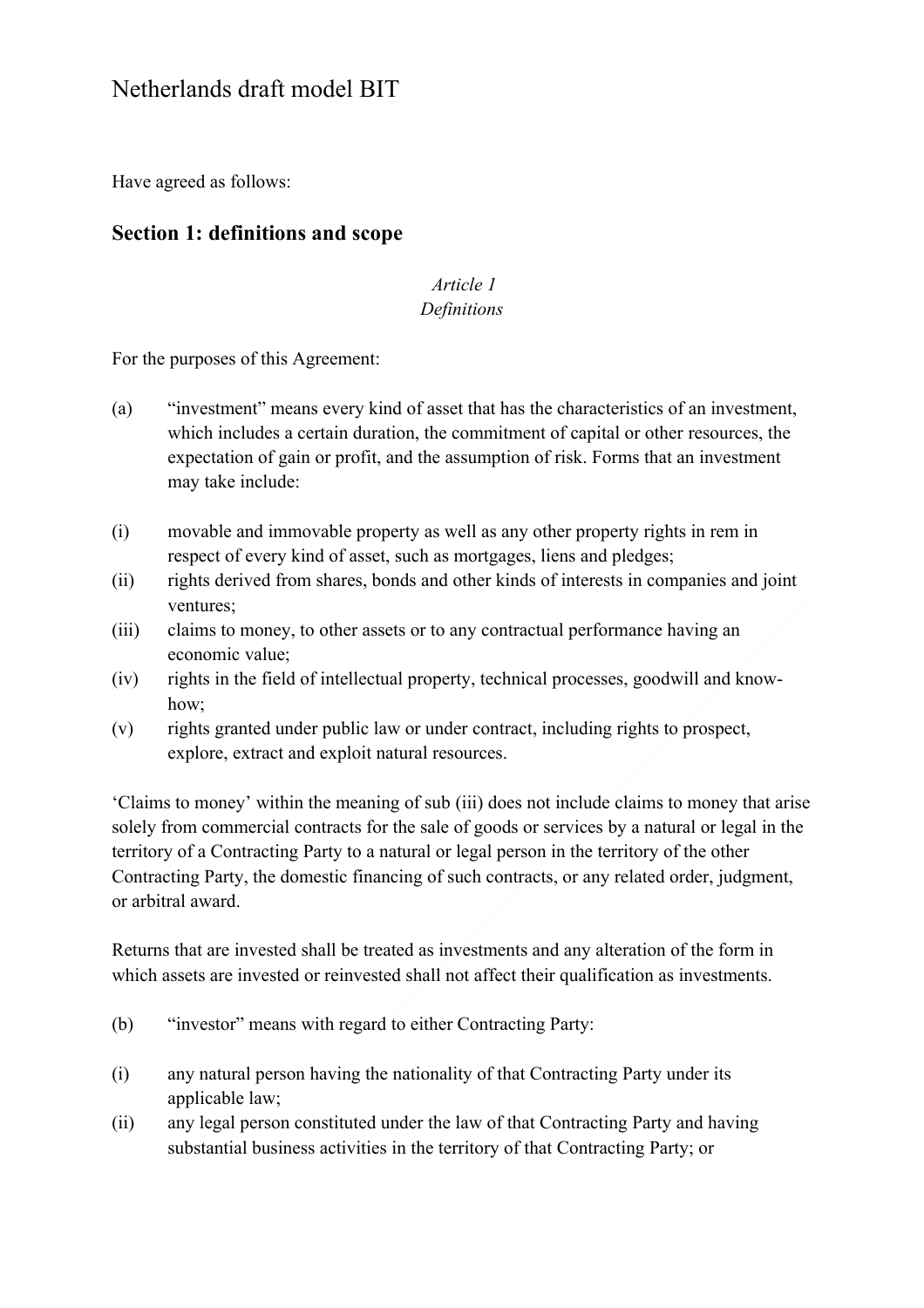(iii) any legal person that is constituted under the law of that Contracting Party and is directly or indirectly owned or controlled by a natural person as defined in (i) or by a legal person as defined in (ii).

A natural person who has the nationality of the Kingdom of the Netherlands and the other Contracting Party is deemed to be exclusively a natural person of the Contracting Party of his or her dominant and effective nationality.

- (c) "freely convertible currency" means a currency which is widely traded in international foreign exchange markets and widely used in international transactions.
- (d) "territory" means the territory of the Contracting Party concerned, including [if applicable] its territorial sea and any area beyond and adjacent to its territorial sea within which it exercises jurisdiction or sovereign rights in accordance with international law.

### *Article 2 Scope and application*

- 1. This Agreement shall apply to an investment, made in accordance with the applicable law of the host Contracting Party at the time the investment is made, that is directly or indirectly owned or controlled by an investor of the other Contracting Party and existing on the date of entry into force of this Agreement or made thereafter.
- 2. The provisions of this Agreement shall not affect the right of the Contracting Parties to regulate within their territories necessary to achieve legitimate policy objectives such as the protection of public health, safety, environment, public morals, labor rights, animal welfare, social or consumer protection or for prudential financial reasons. The mere fact that a Contracting Party regulates, including through a modification to its laws, in a manner which negatively affects an investment or interferes with an investor's expectations, including its expectation of profits, is not a breach of an obligation under this Agreement.
- 3. The Contracting Parties reserve the right to introduce or maintain nondiscriminatory, appropriate and necessary measures for the purpose of preventing investors who, alone or together, have the ability to affect materially the terms of participation in the relevant market as a result of their position in the market, from engaging in or continuing anti-competitive practices.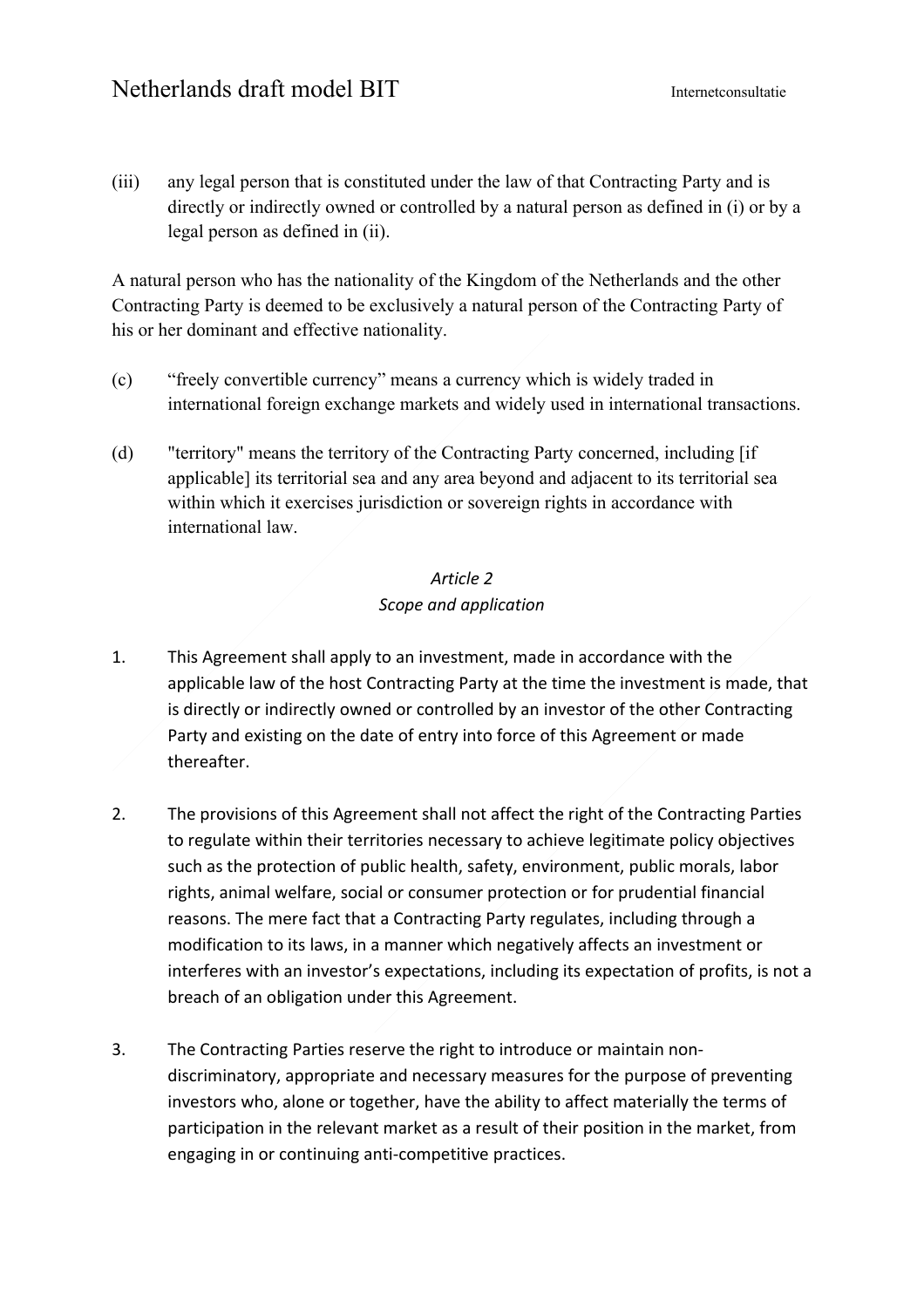- 4. Nothing in this Agreement shall be construed as preventing a Contracting Party from discontinuing the granting of a subsidy and/or requesting its reimbursement, where such measure is necessary in order to comply with international obligations between the Contracting Parties or where it has been ordered by a competent court, administrative tribunal or other competent authority, or requiring that Contracting Party to compensate the investor therefor.
- 5. If a Contracting Party has accorded special advantages to nationals of any third State by virtue of agreements establishing customs unions, economic unions, monetary unions or similar institutions, such as the European Union, or on the basis of interim agreements leading to such unions or institutions, that Contracting Party shall not be obliged to accord such advantages to investors of the other Contracting Party.

## **Section 2: Investment promotion and facilitation**

#### *Article 3 Favorable conditions for investment*

- 1. Each Contracting Party shall, within the framework of its laws and regulations and in accordance with international obligations, promote economic cooperation and encourage the creation of favorable conditions for investment in its territory. Subject to its right to exercise powers conferred by its laws and regulations, each Contracting Party shall admit such investments.
- 2. The Contracting Parties affirm the G20 Guiding Principles for Global Investment Policymaking.
- 3. The Contracting Parties strive to strengthen the promotion and facilitation of investments that contribute to sustainable development, including but not limited through regular consultations between investment promotion and facilitation agencies and the exchange of information regarding investment opportunities.

#### *Article 4 Transparency*

Each Contracting Party shall ensure that its laws, regulations, judicial decisions, procedures and administrative rulings of general application with respect to any matter covered by this Agreement are promptly published or made available in such a manner as to enable interested persons and the other Contracting Party to become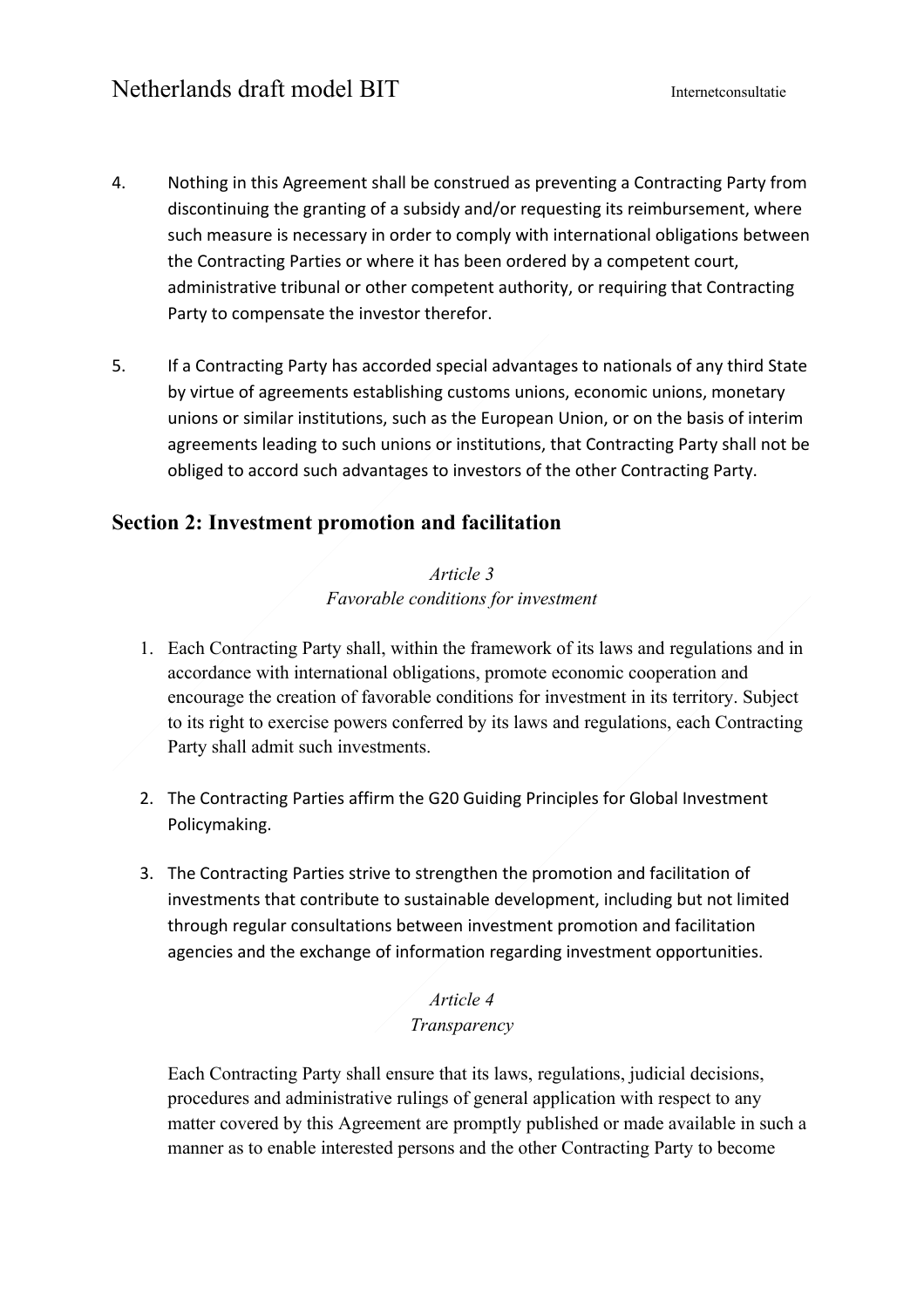acquainted with them. Whenever possible, such instruments will be made available through the internet in English.

#### *Article 5 Rule of law*

- 1. The Contracting Parties shall guarantee the principles of good administrative behavior, such as consistency, impartiality, independence, openness and transparency, in all issues that relate to the scope and aim of this Agreement.
- 2. Each Contracting Party shall ensure that investors have access to effective mechanisms of dispute resolution and enforcement, such as judicial, quasi-judicial or administrative tribunals or procedures for the purpose of prompt review, which mechanisms should be fair, impartial, independent, transparent and based on the rule of law.

## **Section 3: Sustainable development**

*Article 6 Sustainable development*

- 1. The Contracting Parties are committed to promote the development of international investment in such a way as to contribute to the objective of sustainable development.
- 2. Each Contracting Party shall ensure that its investment laws and policies provide for and encourage high levels of environmental and labor protection and shall strive to continue to improve those laws and policies and their underlying levels of protection.
- 3. The Contracting Parties recognize that it is inappropriate to lower the levels of protection afforded by domestic environmental or labor laws in order to encourage investment.
- 4. A Contracting Party shall not adopt and apply domestic laws contributing to the objective of sustainable development in a manner that would constitute unjustifiable discrimination or a disguised restriction on trade.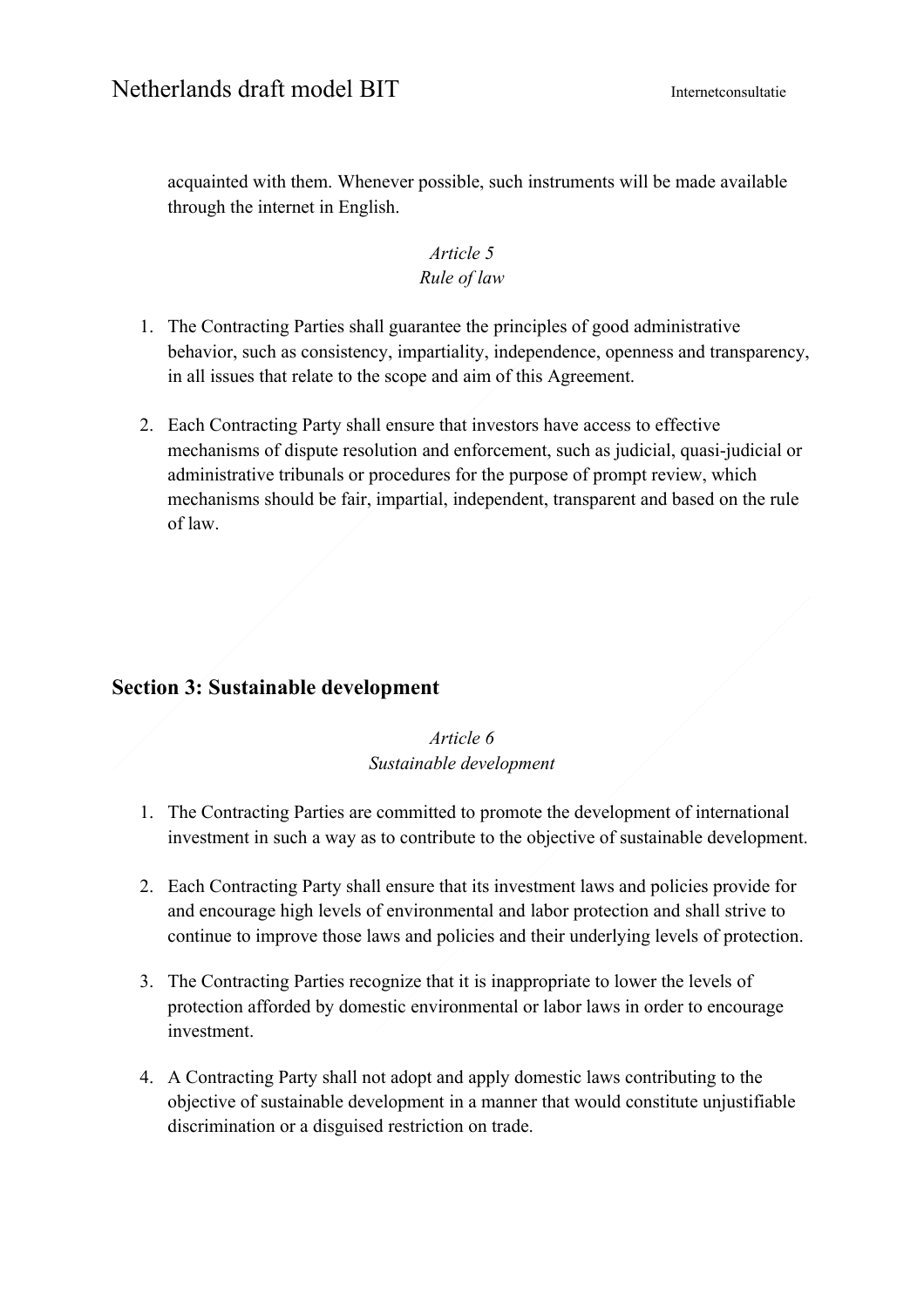- 5. Within the scope and application of this Agreement, the Contracting Parties reaffirm their obligations under the multilateral agreements in the field of environmental protection, labor standards and the protection of human rights to which they are party, such as the Paris Agreement, the fundamental ILO Conventions and the Universal Declaration of Human Rights. Furthermore, each Contracting Party shall continue to make sustained efforts towards ratifying the fundamental ILO Conventions that it has not yet ratified.
- 6. The Contracting Parties are committed to cooperate as appropriate on investmentrelated sustainable development matters of mutual interest in multilateral fora.

#### *Article 7 Corporate Social Responsibility*

The Contracting Parties reaffirm the importance of each Contracting Party to encourage investors operating within its territory or subject to its jurisdiction to voluntarily incorporate into their internal policies those internationally recognized standards, guidelines and principles of corporate social responsibility that have been endorsed or are supported by that Party, such as the OECD Guidelines for Multinational Enterprises, the United Nations Guiding Principles on Business and Human Rights, and the Recommendation CM/REC(2016) of the Committee of Ministers to Member States on human rights and business.

#### **Section 4 – investment protection**

#### *Article 8 Non-discriminatory treatment*

- 1. Each Contracting Party shall accord to an investor of the other Contracting Party and to an investment of an investor of the other Contracting Party, treatment no less favorable than the treatment it accords, in like situations, to its own investors and to their investments with respect to conduct, operation, management, maintenance, use, enjoyment and sale or disposal of their investments in its territory.
- 2. Each Contracting Party shall accord to an investor of the other Contracting Party and/or to an investment of an investor of the other Contracting Party, treatment no less favorable than the treatment it accords in like situations, to investors of a third country and to their investments with respect to the conduct, operation, management, maintenance, use, enjoyment and sale or disposal of their investments in its territory.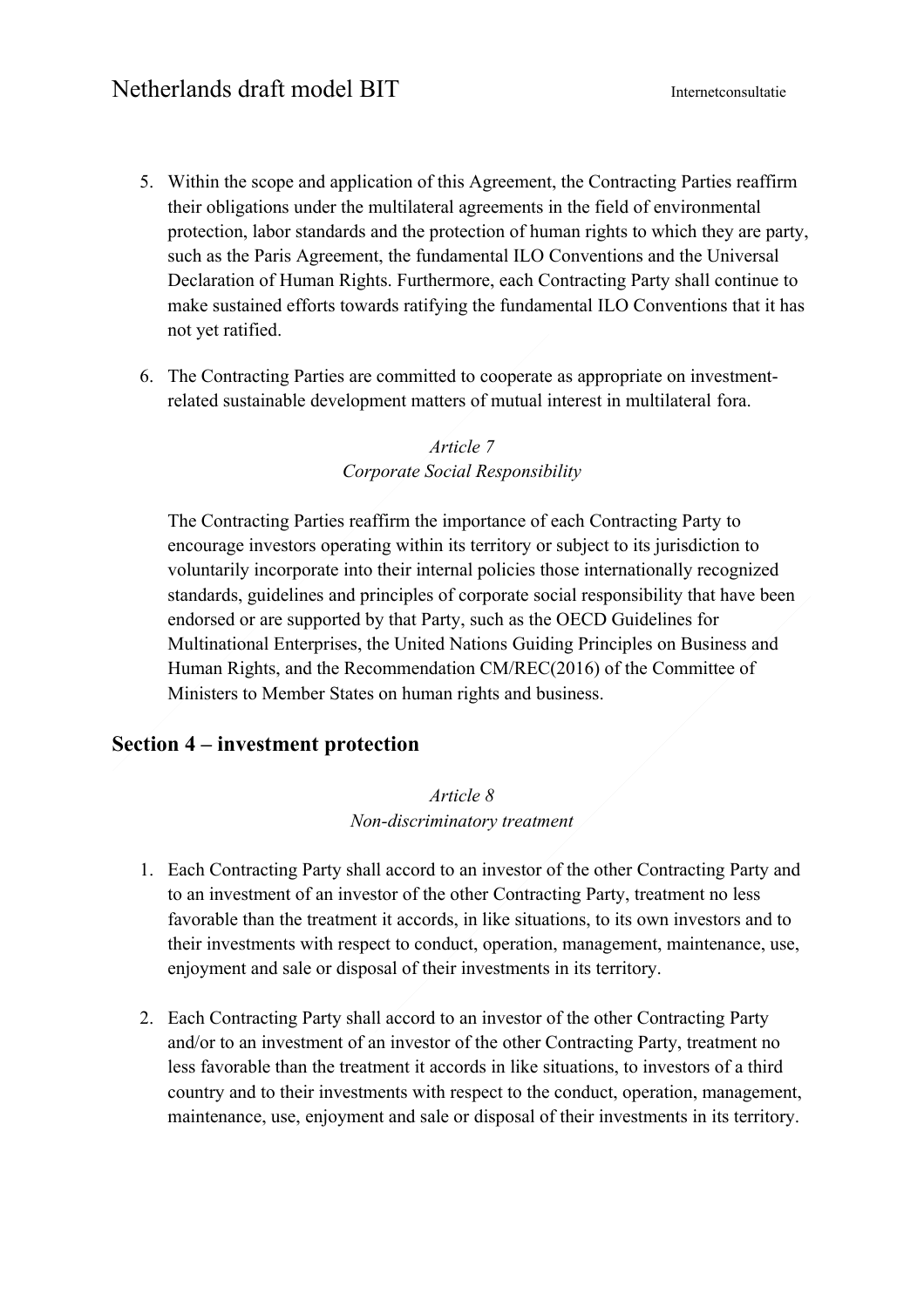3. Substantive obligations in other international investment and trade agreements do not in themselves constitute "treatment", and thus cannot give rise to a breach of paragraph 2 of this Article, absent measures adopted or maintained by a Contracting Party pursuant to those obligations. Furthermore, the "treatment" referred to in paragraph 2 of this Article does not include procedures for the resolution of investment disputes between investors and States provided for in other international investment and trade agreements.

#### *Article 9 Treatment of investors and of covered investments*

- 1. Each Contracting Party shall ensure fair and equitable treatment of the investments of investors of the other Contracting Party. In addition, each Contracting Party shall accord to such investments full physical security and protection.
- 2. A Contracting Party breaches the aforementioned obligation of fair and equitable treatment where a measure or series of measures constitutes:
	- a) Denial of justice in criminal, civil or administrative proceedings;
	- b) Fundamental breach of due process, including a fundamental breach of transparency, in judicial and administrative proceedings;
	- c) Manifest arbitrariness;
	- d) Direct or targeted indirect discrimination on wrongful grounds, such as gender, race, nationality, sexual orientation or religious belief;
	- e) Abusive treatment of investors such as harassment, coercion, abuse of power, corrupt practices or similar bad faith conduct; or
	- f) A breach of any further elements of the fair and equitable treatment obligation adopted by the Contracting Parties in accordance with paragraph 3 of this Article.
- 3. The Contracting Parties shall, upon request of a Contracting Party, review the content of the obligation to provide fair and equitable treatment and may complement this list through a joint interpretative declaration within the meaning of Article 31, paragraph 3, sub a, of the Vienna Convention on the Law of Treaties.
- 4. When applying paragraph 2 of this Article, a Tribunal may take into account whether a Contracting Party made a specific representation to an investor to induce an investment that created a legitimate expectation, and upon which the investor relied in deciding to make or maintain that investment, but that the Contracting Party subsequently frustrated.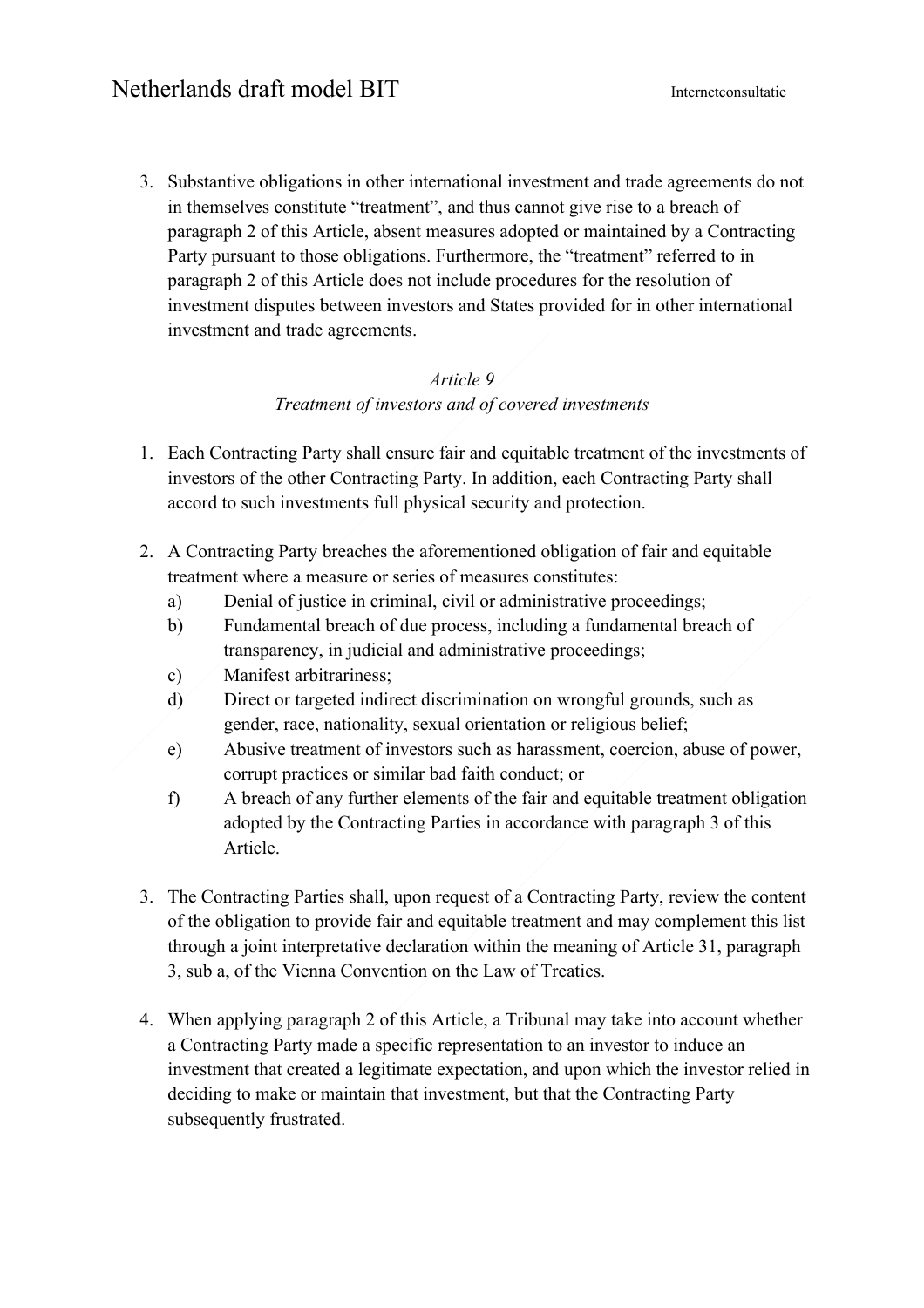- 5. When a Contracting Party has entered into a written commitment with investors of the other Contracting Party regarding a specific investment, that Contracting Party shall not, either itself or through an entity exercising governmental authority, breach the said commitment through the exercise of governmental authority in a way that causes loss or damage to the investor or its investment.
- 6. For greater certainty, a breach of another provision of this Agreement or of any other international agreement does not constitute a breach of this Article. In addition, the fact that a measure breaches domestic law does not, in and of itself, establish a breach of this Article.

#### *Article 10 Fiscal Treatment*

With respect to taxes, fees, charges and to fiscal deductions and exemptions, each Contracting Party shall, regarding the operation, management, maintenance, use, enjoyment and disposal of the investment, accord to investors of the other Contracting Party who are engaged in any economic activity in its territory, treatment not less favorable than that accorded to its own investors or to those of any third State who are in like situations, whichever is more favorable to the investors concerned. For this purpose, however, any special fiscal advantages accorded by that Contracting Party, shall not be taken into account:

- a) under an agreement for the avoidance of double taxation; or
- b) by virtue of its participation in a customs union, economic union, monetary union or similar institution, such as the European Union, or on the basis of interim agreements leading to such unions or institutions; or
- c) on the basis of reciprocity with a third State.

#### *Article 11 Treatment related to free transfer*

- 1. The Contracting Parties shall guarantee that payments relating to an investment may be transferred. The transfers shall be made in a freely convertible currency, without restriction or delay, and at the market rate of exchange applicable on the date of transfer. Such transfers include in particular though not exclusively:
	- a) profits, interests, dividends and other current income;
	- b) funds necessary;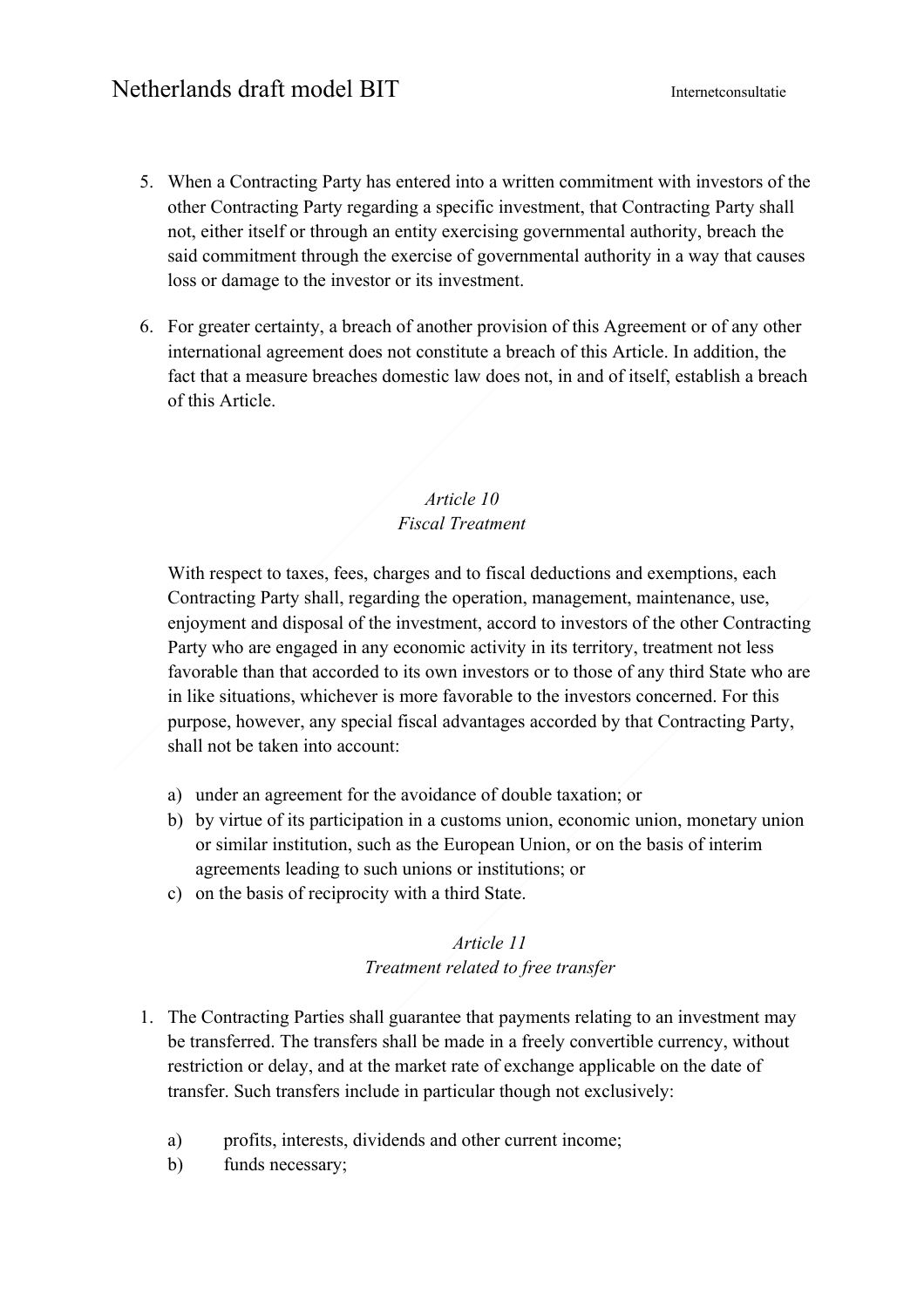- i. for the acquisition of raw or auxiliary materials, semi-fabricated or finished products, or
- ii. to replace capital assets in order to safeguard the continuity of an investment;
- c) additional funds necessary for the development of an investment;
- d) funds in repayment of loans;
- e) royalties or fees;
- f) earnings of natural persons;
- g) the proceeds of sale or liquidation of the investment;
- h) payments arising under Articles 12 and 13 of this Agreement.
- 2. This Agreement shall not be construed so as to prevent the Contracting Parties from fulfilling, in good faith, its international obligations for the purpose of maintaining international peace and security.
- 3. Notwithstanding paragraph 1, nothing in this Article shall be construed to prevent a Contracting Party from applying in an equitable and non-discriminatory manner and not in a way that would constitute a disguised restriction on transfers, its laws relating to:
	- a) bankruptcy, insolvency, bank recovery and resolution, or the protection of the rights of creditors, and the prudential supervision of financial institutions;
	- b) issuing, trading, or dealing in financial instruments;
	- c) financial reporting or record keeping of transfers where necessary to assist law enforcement or financial regulatory authorities;
	- d) criminal or penal offenses, deceptive or fraudulent practices;
	- e) the satisfaction of judgments in adjudicatory proceedings.
	- f) social security, public retirement or compulsory savings schemes.

### *Article 12*

#### *Expropriation*

- 1. Neither Contracting Party shall nationalize or take any other measures depriving, directly or indirectly, the investors of the other Contracting Party of their investments, unless the following conditions are complied with:
- a) the measure is taken in the public interest;
- b) the measure is taken under due process of law;
- c) the measure is taken in a non-discriminatory manner; and
- d) the measure is taken against prompt, adequate and effective compensation.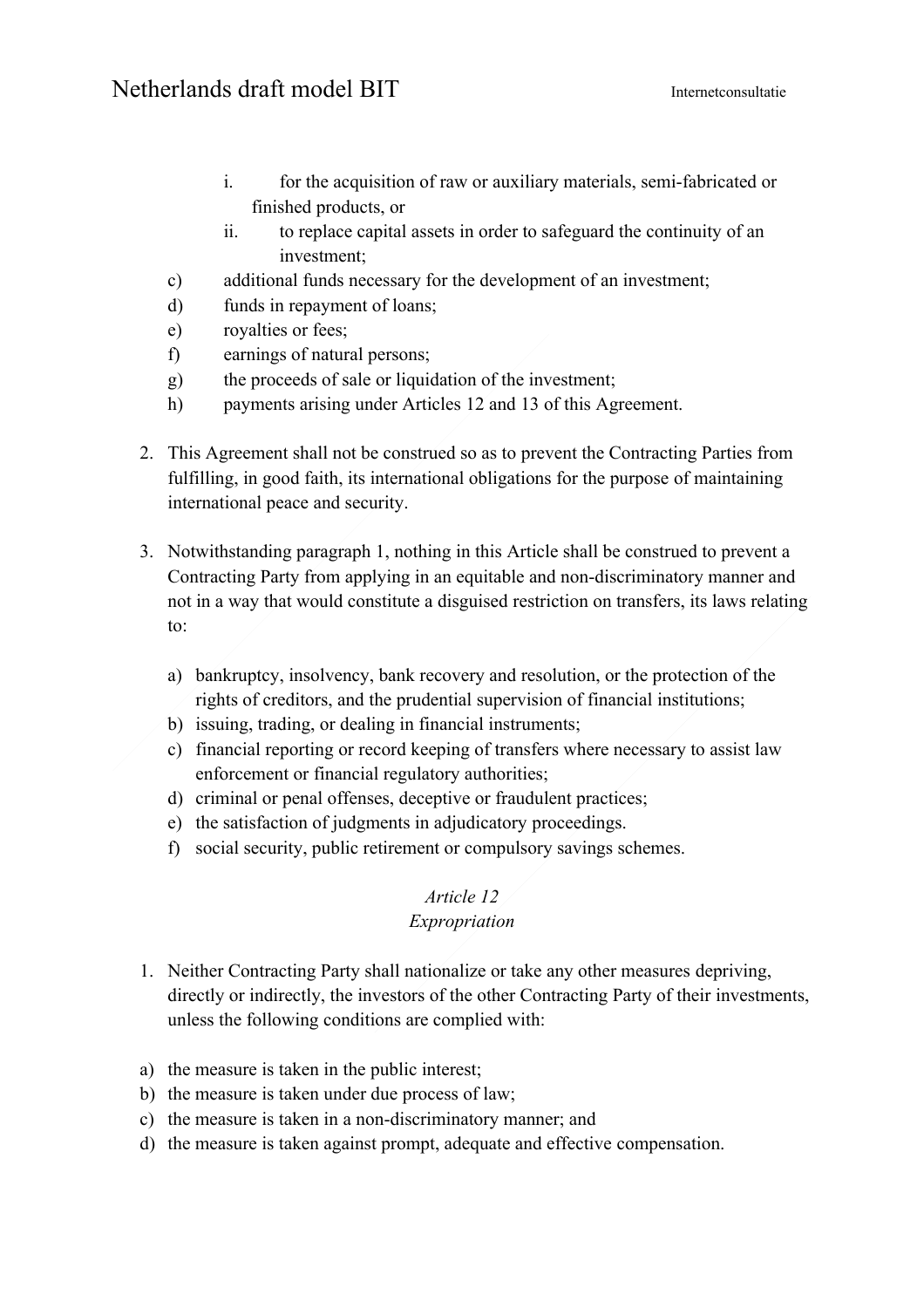- 2. Direct expropriation occurs when an investment is nationalised or otherwise directly taken through formal transfer of title or outright seizure.
- 3. Indirect expropriation occurs if a measure or a series of measures of a Contracting Party has an effect equivalent to direct expropriation, in that it substantially deprives the investor of the fundamental attributes of property in its investment, including the right to use, enjoy and dispose of its investment, without formal transfer of title or outright seizure.
- 4. The determination of whether a measure or a series of measures by a Contracting Party, in a specific factual situation, constitutes an indirect expropriation requires a case-by-case, fact-based inquiry that considers, amongst other factors:
- a) the economic impact of the measure or series of measures, although the sole fact that a measure or a series of measures of a Contracting Party has an adverse effect on the economic value of an investment does not establish that an indirect expropriation has occurred;
- b) the duration of the measure or series of measures by a Contracting Party; and
- c) the character of the measure or series of measures, notably their object and context.
- 5. The compensation referred to in paragraph 1 of this Article shall amount to the fair market value of the investment at the time immediately before the expropriation or the impending expropriation became known, whichever is earlier. For greater certainty, this Agreement creates no other method for evaluation of the compensation. Valuation criteria shall include going concern value, asset value including the declared tax value of tangible property, and other criteria, as appropriate, to determine fair market value.
- 6. In addition to paragraph 5 of this Article, the compensation shall include interest at a normal commercial rate from the date of expropriation until the date of payment and shall, in order to be effective for the investor, be paid and made transferable, without delay, to the State designated by the investor and in the currency of the State of which the investor is a national or in any freely convertible currency accepted by the investor.
- 7. The affected investor shall have the right, under the law of the expropriating Contracting Party, to a prompt review of its claim and of the valuation of its investment, by a judicial or other independent authority of that Contracting Party, in accordance with the principles set out in this Article.
- 8. Except in the rare circumstance when the impact of a measure or series of measures is so severe in light of its purpose that it appears manifestly excessive, non-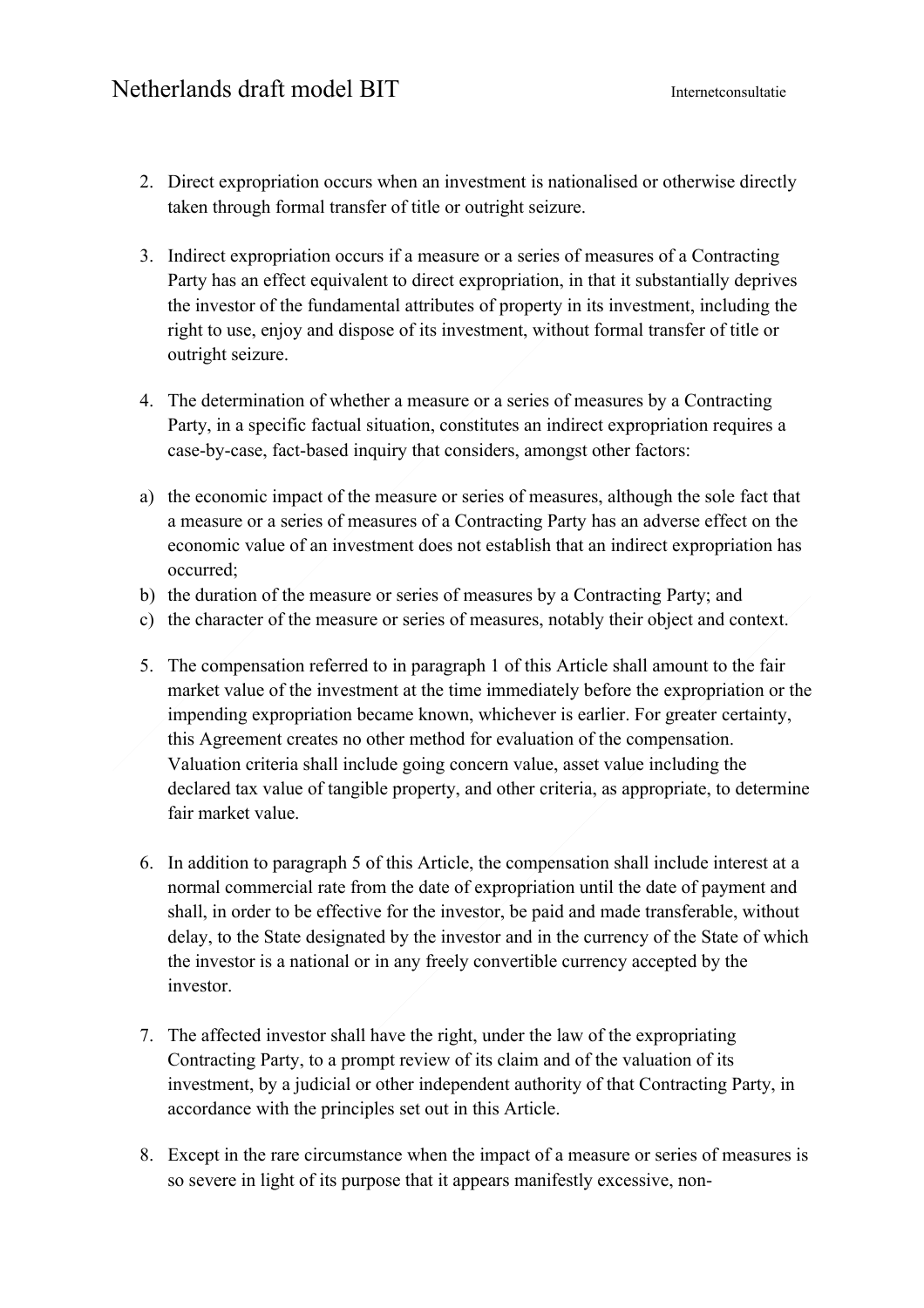discriminatory measures of a Contracting Party that are designed and applied in good faith to protect legitimate public interests, such as the protection of public health, safety, environment or public morals, social or consumer protection or promotion and protection of cultural diversity, do not constitute indirect expropriations.

9. This Article does not apply to the issuance of compulsory licences granted in relation to intellectual property rights, to the extent that such issuance is consistent with the Agreement on Trade-Related Aspects of Intellectual Property Rights in Annex 1C to the WTO Agreements.

### *Article 13 Compensation for losses*

- 1. Investors of a Contracting Party who suffer losses in respect of their investments owing to war or other armed conflict, revolution, a state of national emergency, revolt, insurrection or riot in the territory of the other Contracting Party shall be accorded by the latter Contracting Party treatment, as regards restitution, indemnification, compensation or other settlement, no less favorable than that accorded by that Contracting Party to its own investors or to investors of any third State, whichever is more favorable to the investor concerned.
- 2. Without prejudice to paragraph 1 of this Article, investors of a Contracting Party who, in any of the situations referred to in that paragraph, suffer losses in the territory of the other Contracting Party resulting from:
	- (a) requisitioning of their investment or a part thereof by the latter's armed forces or authorities; or
	- (b) destruction of their investment or a part thereof by the latter's armed forces or authorities, which was not required by the necessity of the situation;

shall be accorded prompt, adequate and effective restitution or compensation by the other Party. The amount of such compensation shall be determined in accordance with the provisions of Article 12.

#### *Article 14 Subrogation*

If the investment of an investor of a Contracting Party is insured against noncommercial risks or otherwise give rise to payment of indemnification in respect of such investment under a system established by law, regulation or government contract, any subrogation of the insurer or re-insurer or agency designated by that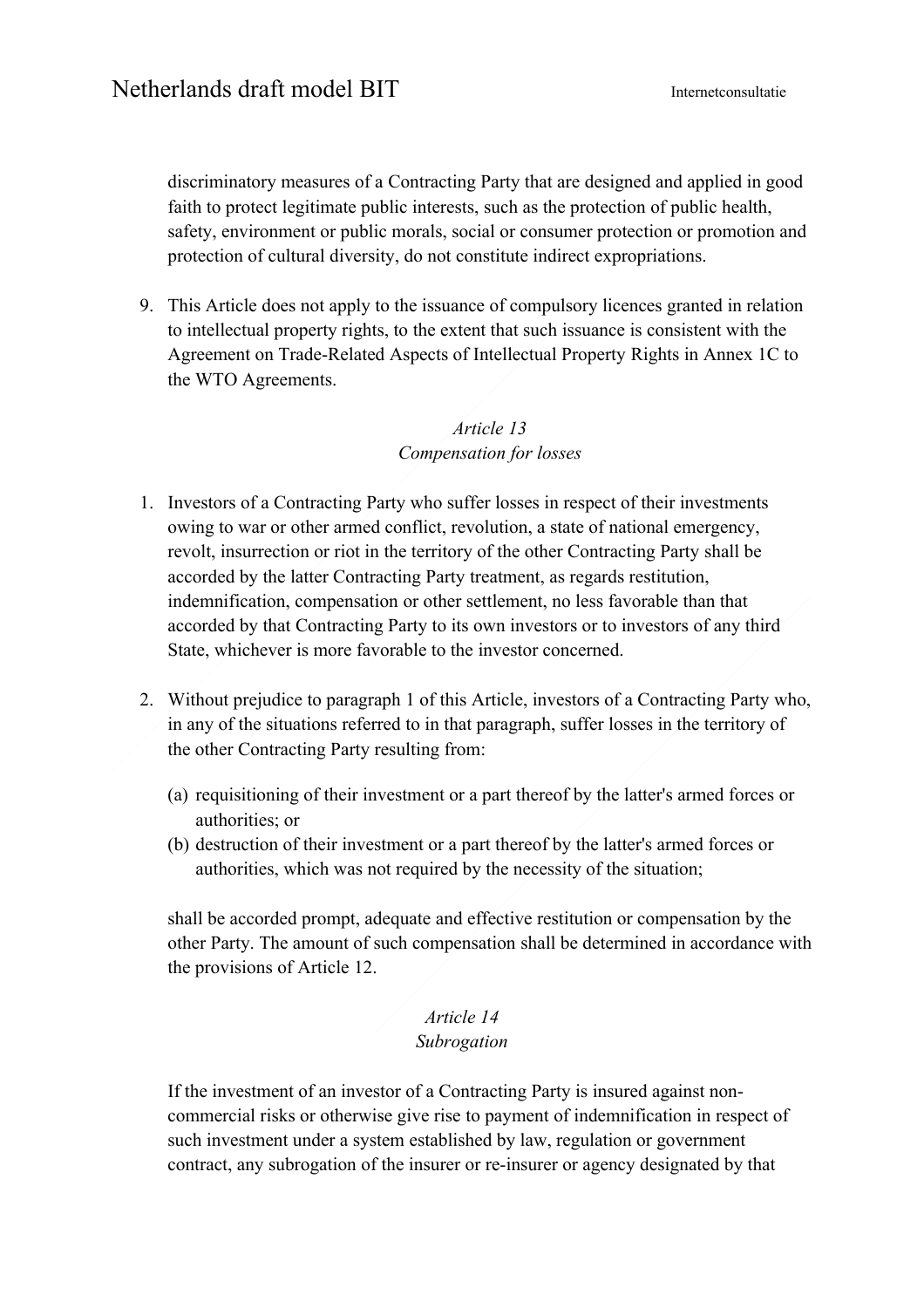Contracting Party to the rights of the said investor pursuant to the terms of such insurance or under any other indemnity given shall be recognized by the other Contracting Party.

# **Section 5: Settlement of Disputes between an investor of a Contracting Party**

## **and the other Contracting Party**

### *Article 15 Multilateral investment court*

- 1. Upon the entry into force between the Contracting Parties of an international agreement providing for a multilateral investment court applicable to disputes under this Agreement, the relevant provisions set out in this Section shall cease to apply.
- 2. The Contracting Parties shall, if necessary, adopt transitional arrangements taking into account the legitimate expectations of investors in ongoing disputes under the procedures set out under this Section.

## *Article 16 Scope of application*

- 1. This Section shall apply to a dispute between, on the one hand, an investor of one Contracting Party and, on the other hand, the other Contracting Party concerning treatment alleged to be a breach of a provision in Section 4 of this Agreement, which breach allegedly causes loss or damage to the investor or its investment(s).
- 2. An investor may not submit a claim under this Section if the investment has been made through fraudulent misrepresentation, concealment, corruption, or similar bad faith conduct amounting to an abuse of process.
- 3. The responding Contracting Party may deny the benefits of this Section to an investor within the meaning of Article 1(b) of this Agreement, which has changed its corporate structure with a main purpose to gain the protection of this Agreement at a point in time where a dispute had arisen or was foreseeable. This particularly includes situations where an investor has changed its corporate structure with a main purpose to submit a claim to its original home state.

*Article 17 Alternative dispute resolution*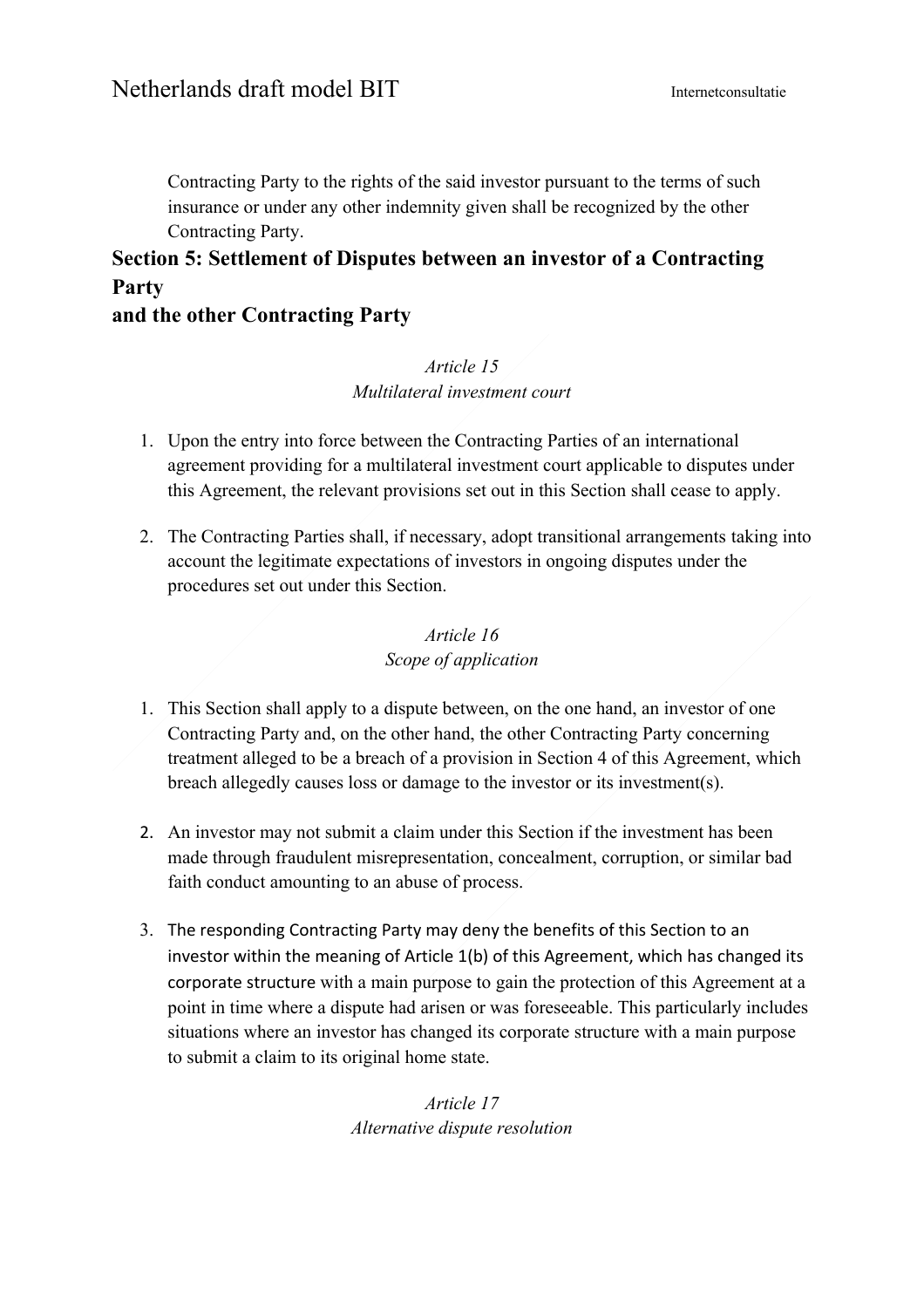Any dispute should, as far as possible, be settled amicably through negotiations, conciliation or mediation. Such settlement may be agreed at any time, including after proceedings under this Section have been commenced. A disputing party shall give favorable consideration to a request for negotiations, conciliation or mediation by the other disputing party.

#### *Article 18 Consultations*

- 1. Where a dispute has not been resolved in a manner as provided for under Article 17, an investor of a Contracting Party alleging a breach of a provision in Section 4 of this Agreement, may submit a written request for consultations to the other Contracting Party. During these consultations, the disputing parties may use non-binding third party procedures, such as good offices, conciliation or mediation.
- 2. A request for consultations within the meaning of this Article shall contain the following information:

(a) the name and address of the investor and, where such request is submitted on behalf of a locally established company, the name, address and place of incorporation of the locally established company;

(b) the provision(s) in Section 4 of this Agreement, alleged to have been breached; (c) the legal and factual basis for the claim, including the treatment alleged to be inconsistent with the provision(s) in Section 4 of this Agreement;

(d) the relief sought and the estimated amount of damages claimed; and (e) evidence establishing that the claimant is an investor of the other Party and that it owns or controls the investment and, where it acts on behalf of a locally established company, that it owns or controls the locally established company.

Where a request for consultations is submitted by more than one investor or on behalf of more than one locally established company, the information in (a) and (e) shall be submitted for each investor or each locally established company, as the case may be.

- 3. Unless the disputing parties agree to a longer period, consultations shall be held within 60 days of the submission of the request for consultations under paragraph 2.
- 4. The request for consultations must be submitted within: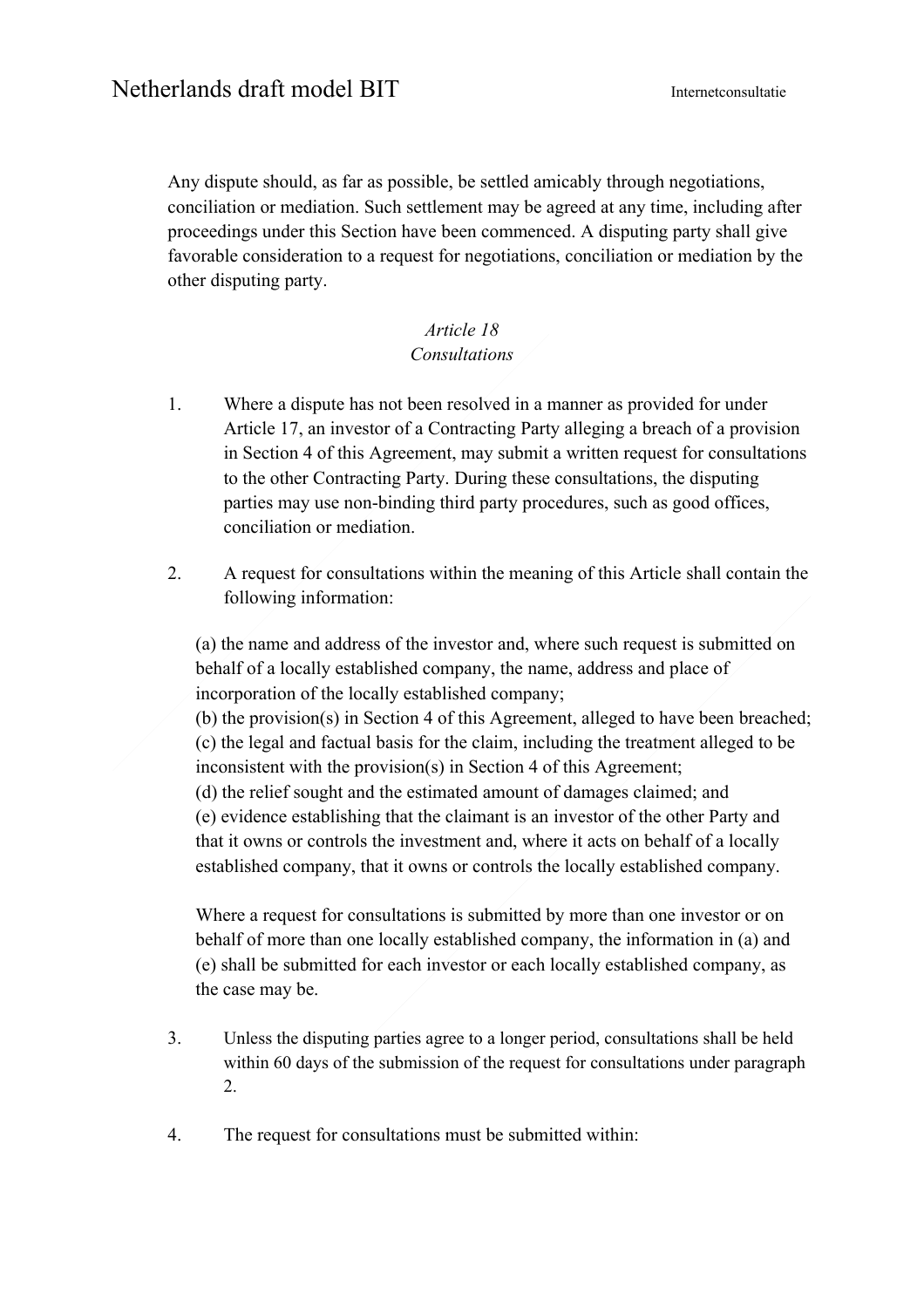(a) five years of the date on which the investor first acquired, or should have first acquired, knowledge of the treatment alleged to be inconsistent with a provision in Section 4 of this Agreement, and of the loss or damage alleged to have been incurred thereby; or

(b) two years of the date on which the investor or, as applicable, the locally established company, exhausts or ceases to pursue claims or proceedings before a tribunal or court under the domestic law of a Contracting Party; and, in any event, no later than ten years after the date on which the investor first acquired, or should have first acquired knowledge, of the treatment alleged to be inconsistent with a provision in Section 4 of this Agreement, and of the loss or damage alleged to have been incurred thereby.

- 5. In the event that the claimant has not submitted a claim pursuant to Article 19 of this Agreement within eighteen months of submitting the request for consultations, the investor shall be deemed to have withdrawn its request for consultations. This period may be extended by agreement between the parties involved in the consultations.
- 6. The time periods in paragraphs 4 and 5 shall not render a claim inadmissible where the investor can demonstrate that the failure to request consultations or submit a claim is due to the investor's inability to act as a result of actions taken by the other disputing party, provided that the investor acts as soon as reasonably possible after it is able to act.

#### *Article 19 Submission of a claim*

- 1. If a request for consultations has been submitted according to the procedures laid down in Article 18 and where such consultations do not result in a resolution of the claim within six months from the date of the written request for consultations, the investor may submit a claim under one of the following sets of rules on dispute settlement:
	- a. the Convention on the Settlement of Investment Disputes between States and Nationals of Other States of 18 March 1965 (ICSID Convention) or in accordance with the Rules on the Additional Facility for the Administration of Proceedings by the Secretariat of the Centre (ICSID Additional Facility), where the conditions for proceedings pursuant to the ICSID Convention do not apply;
	- b. the arbitration rules of the United Nations Commission on International Trade Law (UNCITRAL Arbitration Rules), with the understanding that the Permanent Court of Arbitration (PCA) shall administer the proceedings;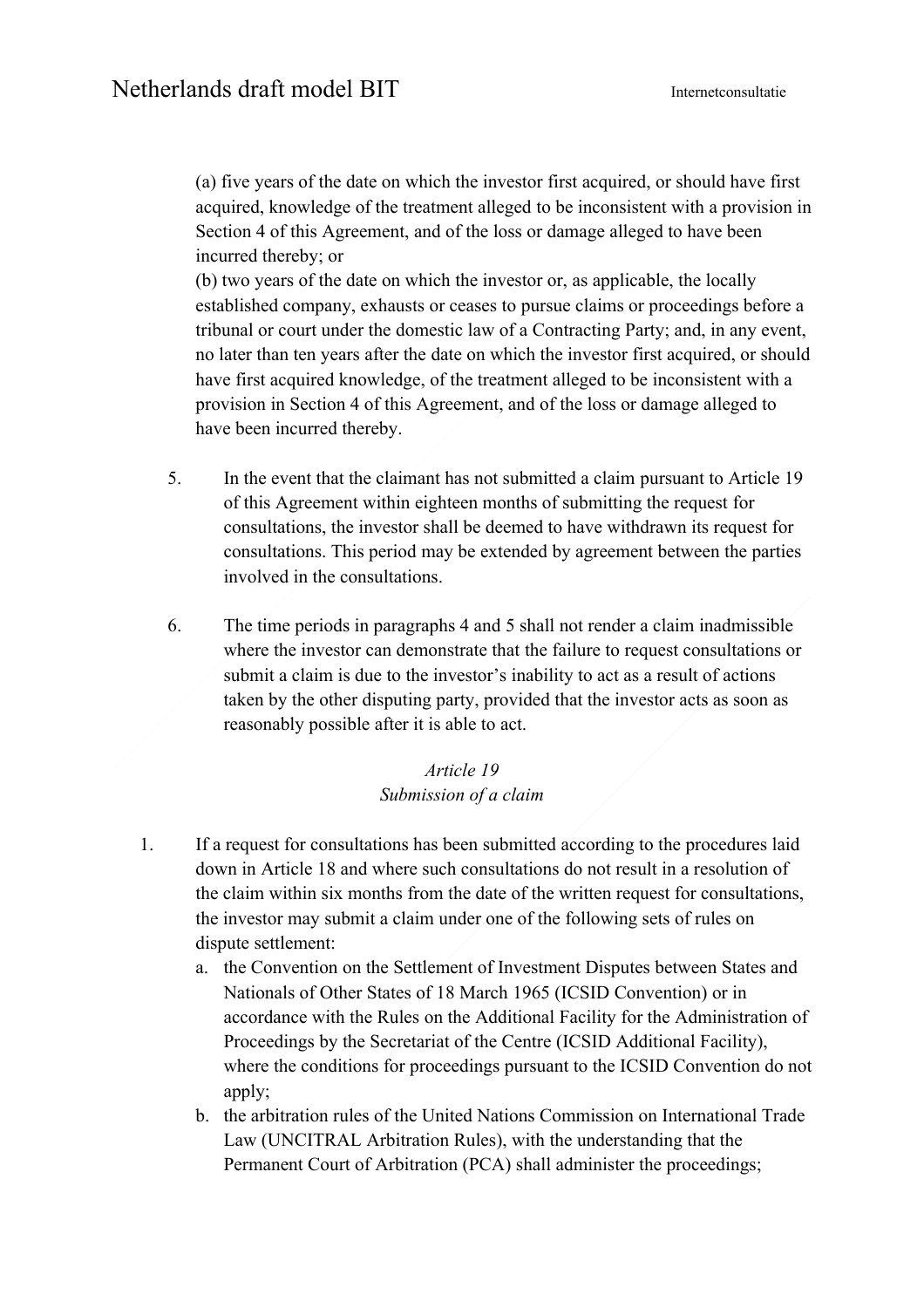The rules on dispute settlement according to which a claim has been submitted, shall apply subject to the rules in this Section and the other relevant procedures laid down in this Agreement.

- 2. All the claims identified by the investor in the submission of its claim pursuant to this Article must be related to treatment identified in its request for consultations pursuant to Article 18, paragraph 2 of this Agreement, or to treatment that occurred after the request for consultations was submitted.
- 3. The responding Contracting Party hereby unconditionally consents to the submission of a claim as provided under this Section.
- 4. The consent under paragraph 3 of this Article and the submission of a claim under paragraph 1 of this Article shall be deemed to satisfy the requirements of:
	- a) Article 25 of the ICSID Convention or the ICSID Additional Facility Rules for written consent of the parties to the dispute; and
	- b) Article I of the New York Convention for "arising out of a commercial relationship".
	- c) Article II of the New York Convention for an "agreement in writing".
- 5. A claim may only be referred to a Tribunal pursuant to paragraph 1 of this Article if the investor withdraws or discontinues any existing proceeding before a tribunal or court under domestic or international law with respect to a measure alleged to constitute a breach referred to in its claim and waives its right to initiate any claim or proceeding before a tribunal or court under domestic or international law with respect to a measure alleged to constitute a breach referred to in its claim.
- 6. A claim with respect to restructuring of debt issued by a Contracting Party may only be submitted under this Section in accordance with the Protocol on public debt.
- 7. If two or more claims have been submitted separately to arbitration under this Article and the claims have a question of law or fact in common and arise out of the same events or circumstances, the claimants may seek a consolidation order at a Tribunal. After giving all disputing parties the opportunity to be heard, the Tribunal shall in principle accept such request for consolidation, especially where the claimants are small and medium sized enterprises.
- 8. The claimant shall disclose to the other disputing party and to the Tribunal the name and address of a third party funder. The disclosure shall be made at the time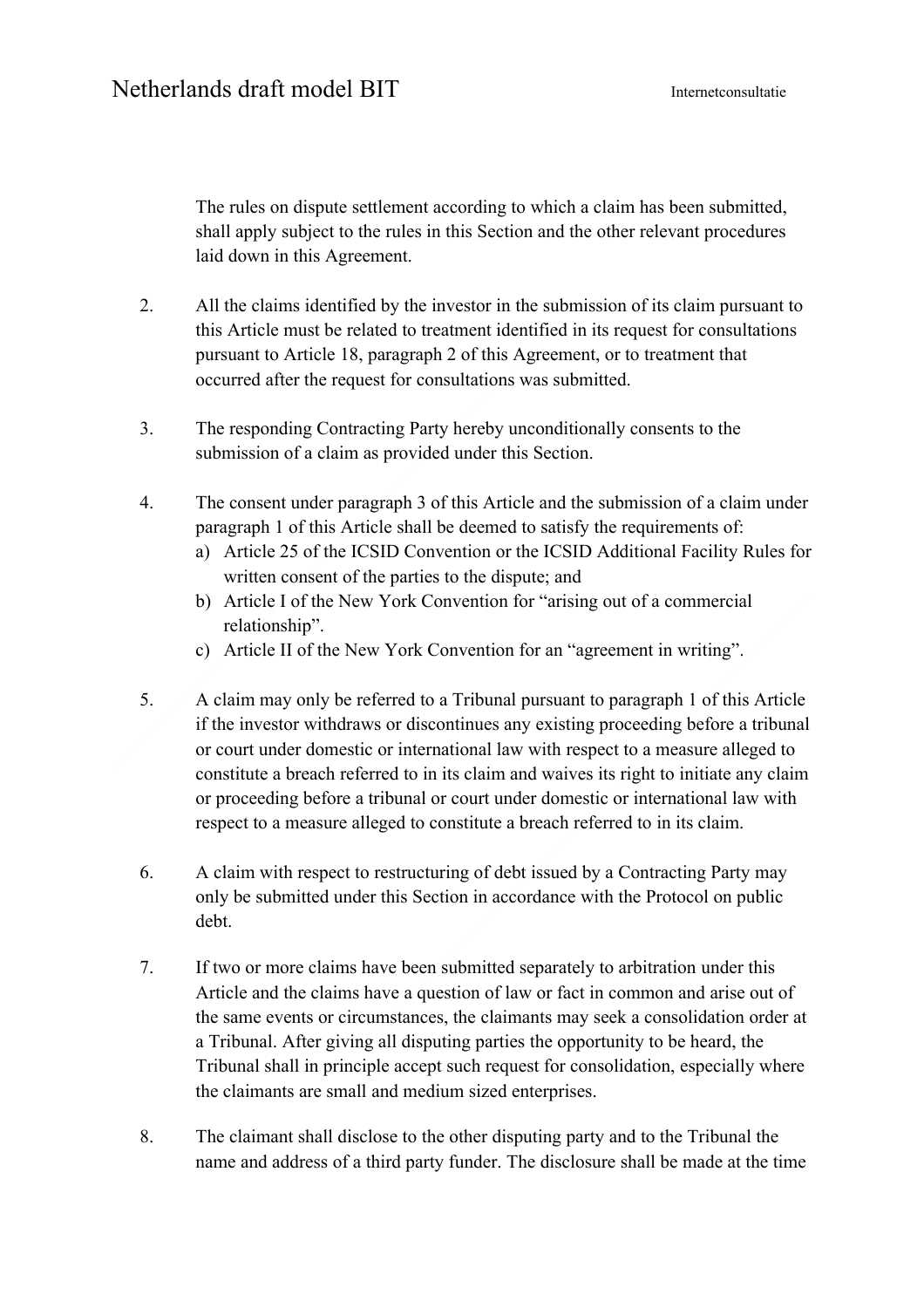of the submission of a claim, or as soon as possible if the funding has been granted after the submission of a claim.

> *Article 20 Constitution and functioning of the Tribunal*

- 1. All Members of the Tribunal under this Agreement shall be appointed by an appointing authority. In the event that the claimant chooses arbitration pursuant to the ICSID Convention or the Additional Facility in accordance with Article 19, paragraph 1, subparagraph a, the Secretary-General of ICSID shall serve as appointing authority for arbitration under this Agreement. In the event that the claimant chooses arbitration pursuant to the UNCITRAL Arbitration Rules in accordance with Article 19, paragraph 1, subparagraph b, the Secretary-General of the Permanent Court of Arbitration shall serve as appointing authority for arbitration under this Agreement.
- 2. The appointing authority shall appoint Members of the Tribunal that fulfill the conditions set out in paragraphs 5 and 6 of this Article, after thoroughly consulting the disputing parties. For greater certainty, in making appointments the Secretary General of ICSID is not limited to the Panel of Arbitrators.
- 3. The Tribunal shall be composed of three Members. After consulting the disputing parties, the appointing authority may decide that the Tribunal consists of one Member taking into account the complexity of the case, the amount of damages claimed and the desirability of keeping the costs of the procedure as low as possible, especially for small and medium sized enterprises.
- 4. The appointing institution shall publish the composition of each Tribunal on its website together with the date of the constitution of the Tribunal, the name of the disputing parties, the legal basis for the claim, and the relief sought.
- 5. The Members of the Tribunal shall possess the qualifications required in their respective countries for appointment to judicial office, or be jurists of recognized competence. The appointing authority shall make every effort to ensure that the members of the Tribunal, either individually or together, possess the necessary expertise in public international law, international investment and international trade law as well as in the resolution of disputes arising under international agreements. In addition, Members of the Tribunal shall not act as legal counsel or shall not have acted as legal counsel for the last five years in investment disputes under this or any other international agreement.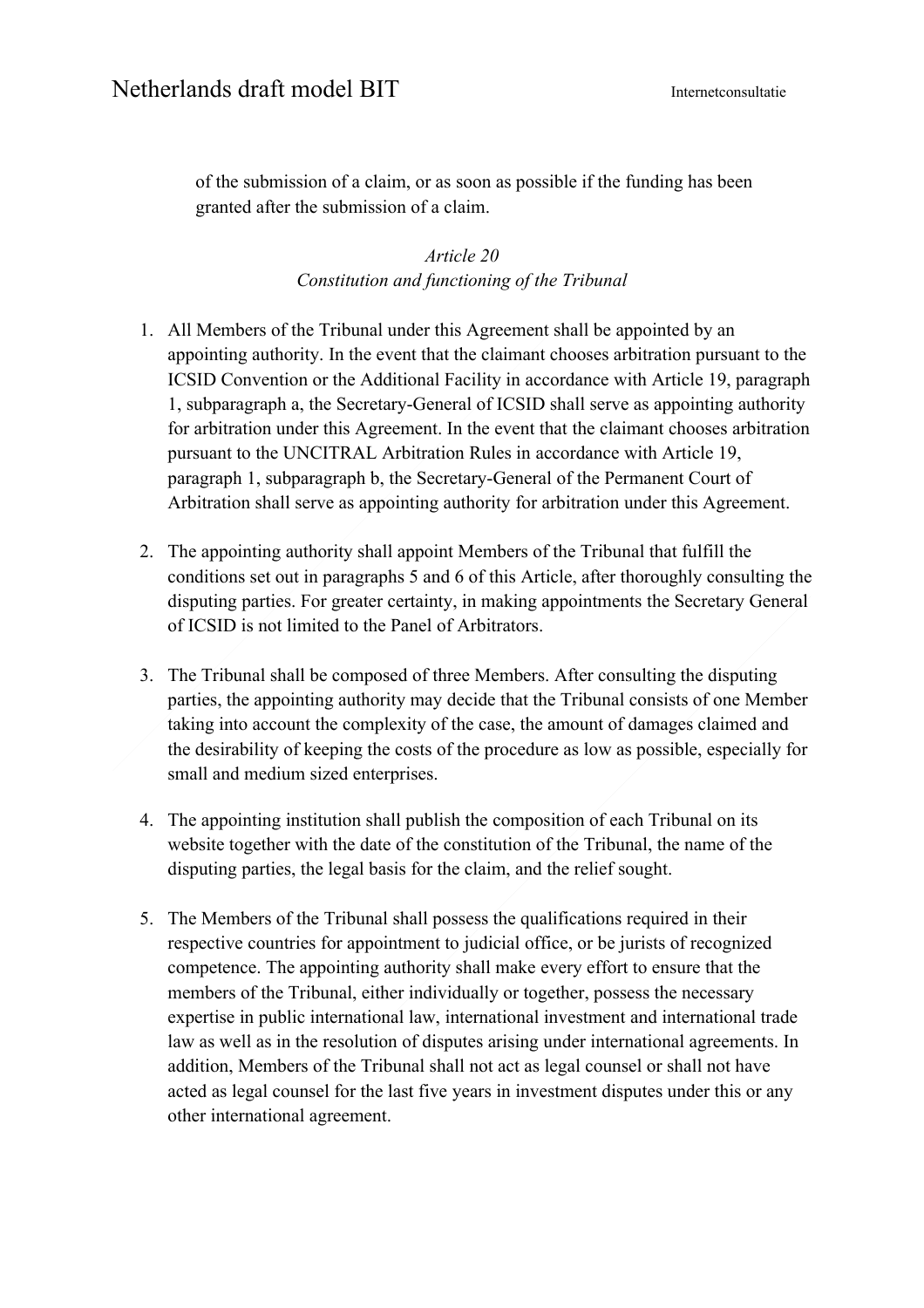- 6. Arbitrators and their staff shall be independent of, and not be affiliated with or take instructions from, either disputing party or Contracting Party with regard to matters related to the dispute. They shall not participate in the consideration of any disputes that would create a direct or indirect conflict of interest. Arbitrators shall comply with the International Bar Association Guidelines on Conflicts of Interest in International Arbitration and any supplemental rules agreed upon by the Contracting Parties.
- 7. The fees and expenses of Members of the Tribunal as well as of witnesses and experts involved in the procedure shall be governed by ICSID Administrative and Financial Regulation 14.
- 8. The Tribunal shall determine whether the treatment subject to the claim is inconsistent with the provisions in Section 4 of this Agreement. In making its determination, the Tribunal shall apply the provisions of this Agreement and other rules of international law applicable between the Contracting Parties. It shall interpret this Agreement in accordance with customary rules of interpretation of public international law, as codified in the Vienna Convention on the Law of Treaties.
- 9. Without prejudice to preliminary objections raised in accordance with Article 21 of this Agreement and absent a different agreement between the disputing parties, the arbitral proceedings shall, in the interest of an expeditious resolution of the dispute and in order to prevent unnecessary bifurcation of the proceedings, in general consider issues of jurisdiction and merits together.
- 10. The Tribunal shall not have jurisdiction to determine the legality of a measure, alleged to constitute a breach of this Agreement, under the domestic law of the disputing Contracting Party. In determining the consistency of a measure with this Agreement, the Tribunal may consider, as appropriate, the domestic law of the disputing Party as a matter of fact. In doing so, the Tribunal shall follow the prevailing interpretation given to the domestic law by the court or authorities of that Contracting Party and any meaning given to domestic law by the Tribunal shall not be binding upon the courts or the authorities of that Contracting Party.
- 11. The "UNCITRAL Transparency Rules" shall apply to disputes under this Section. The Tribunal and the disputing parties shall give positive consideration to a request from a third party to submit as an amicus curiae oral or written submissions in accordance with Article 4 of these Rules.

*Article 21 Preliminary objections*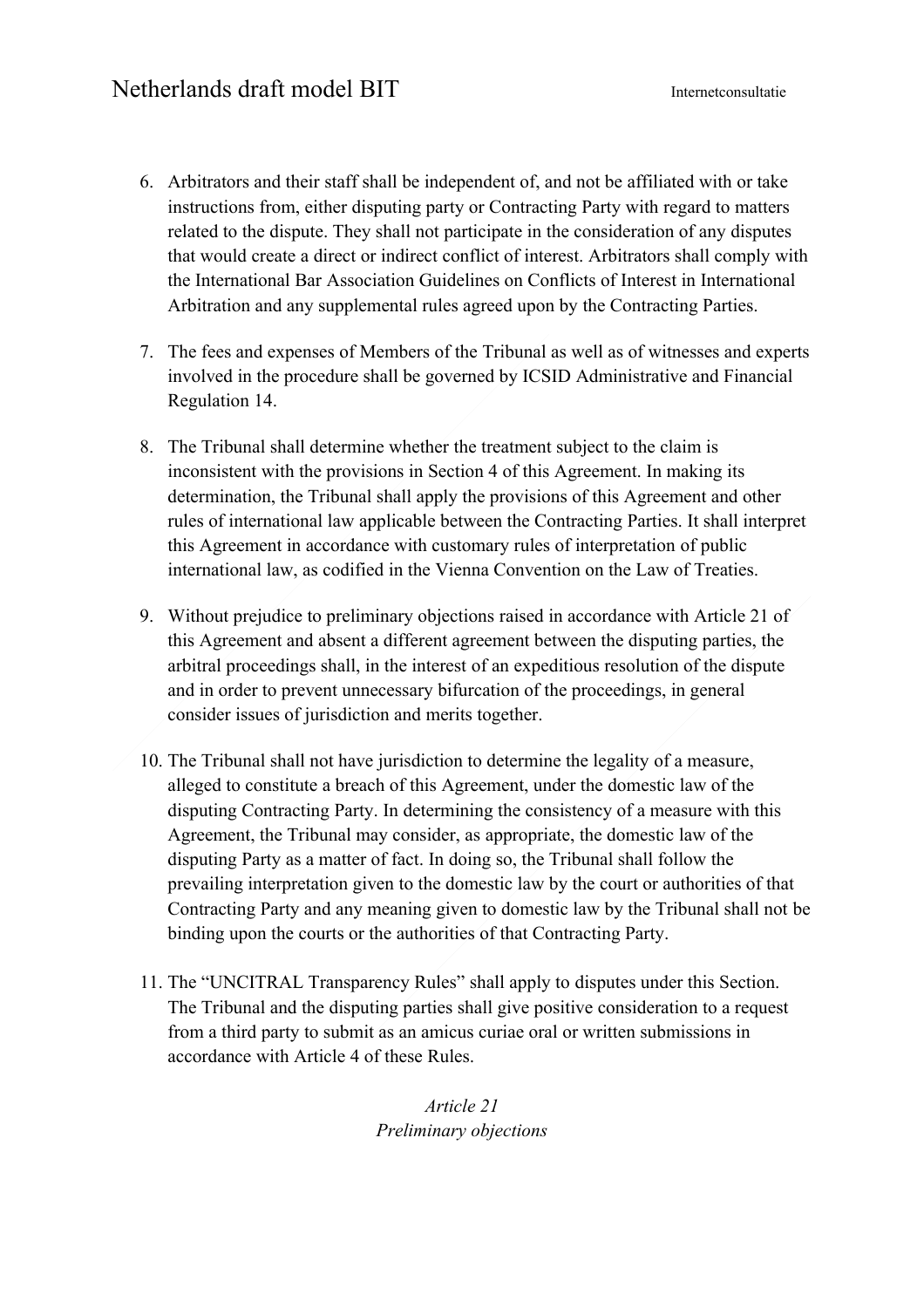- 1. Any objection that the dispute or any ancillary claim is not within the jurisdiction of the Tribunal shall be made as early as possible. The respondent shall file the objection no later than the expiration of the time limit fixed for the filing of the countermemorial, or, if the objection relates to an ancillary claim, for the filing of the rejoinder – unless the facts on which the objection is based are unknown to the respondent at that time.
- 2. The respondent may, no later than 30 days after the constitution of the division of the Tribunal, and in any event before its first session, file an objection that a claim is manifestly without legal merit. The respondent shall specify as precisely as possible the basis for the objection. On receipt of such an objection the Tribunal shall suspend the proceedings on the merits and establish a schedule for considering such an objection consistent with its schedule for considering any other preliminary question. The Tribunal, after giving the disputing parties an opportunity to present their observations, shall at its first session of promptly thereafter, issue a decision or award stating the grounds therefor. In doing so, the Tribunal shall assume the alleged facts to be true. This paragraph is without prejudice to the Tribunal's authority to address other objections as a preliminary question or to the right of the respondent to object, in the course of the proceeding, that a claim lacks legal merit.

## *Article 22 Final award*

- 1. The Tribunal and the disputing parties shall make every effort to ensure that the dispute settlement process is carried out in a timely manner. The Tribunal shall endeavor to issue its final award within 24 months of the date the claim is submitted pursuant to Article 19 of this Agreement. If the Tribunal requires additional time to issue its final award, it shall provide the disputing parties the reasons for the delay.
- 2. An award issued by a Tribunal pursuant to this Agreement shall be final and binding between the disputing parties and in respect of that particular case. The respondent shall comply with the award with undue delay.
- 3. An award can only result in compensation, unless the disputing parties agree on restitution. Monetary compensation shall include the applicable interest, determined in a manner consistent with Article 12, paragraph 6, of this Agreement.
- 4. The Tribunal shall not award punitive damages. Monetary damages shall not be greater than the loss suffered by the investor, reduced by any prior damages or compensation already provided. For the calculation of monetary damages, the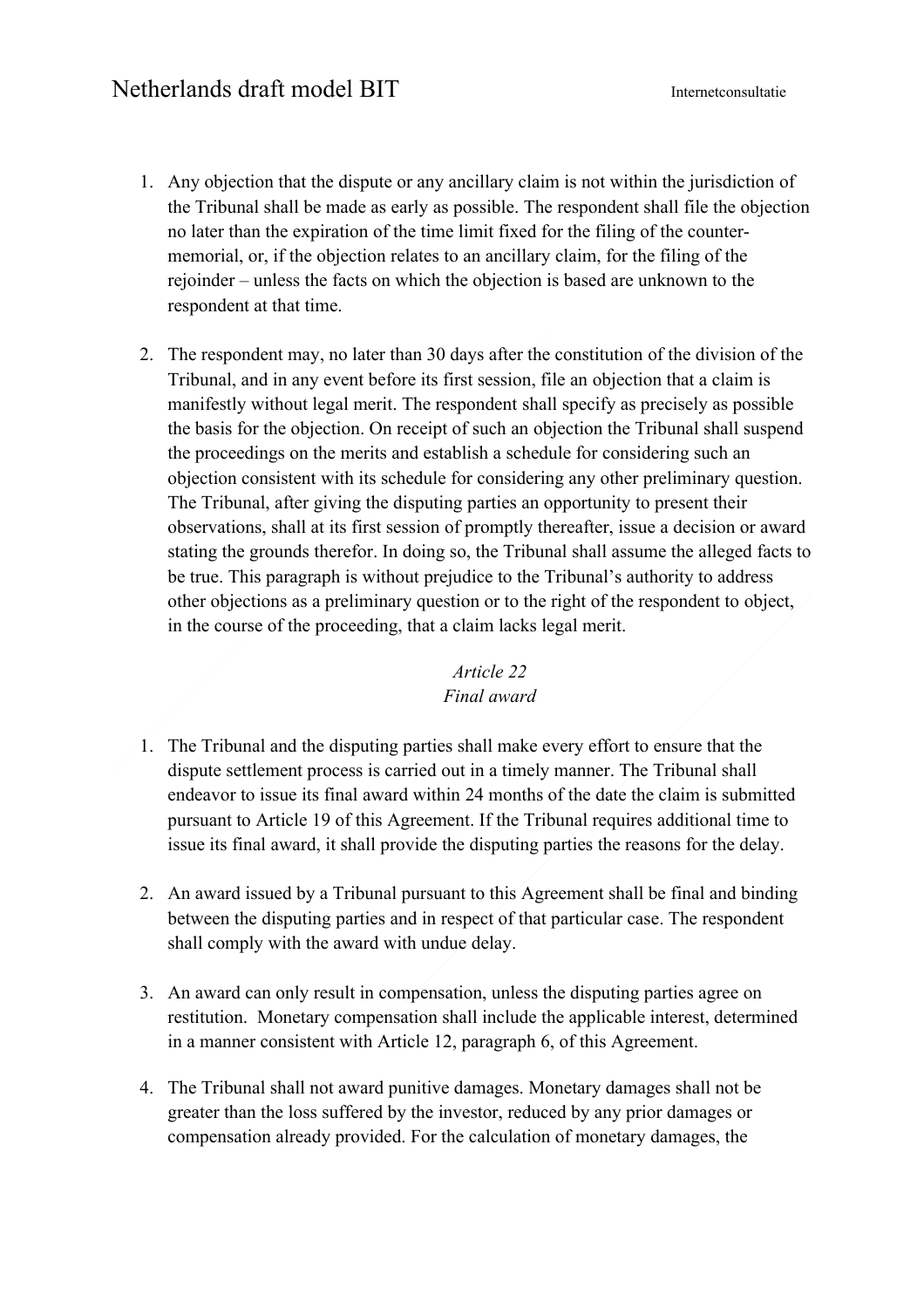Tribunal shall also reduce the damages to take into account any restitution of property or repeal or modification of the measure.

5. The Tribunal shall order that reasonable costs incurred by the successful disputing party shall be borne by the unsuccessful disputing party, unless the Tribunal determines that such allocation is unreasonable in the circumstances of the case. Such a determination may take into account whether the successful disputing party has acted improperly, for example by raising manifestly frivolous objections or improperly invoking preliminary objections, and whether the unsuccessful disputing party is a small or medium sized enterprise. If only some parts of the claims have been successful the costs shall be adjusted, proportionately, to the number or extent of the successful parts of the claims.

> *Article 23 Behavior of the investor*

Without prejudice to national administrative or criminal law procedures, a Tribunal may, in deciding on the amount of compensation, take into account non-compliance by the investor with its commitments under the UN Guiding Principles on Businesses and Human Rights, and the OECD Guidelines for Multinational Enterprises.

# **Section 6: Consultations and Dispute Settlement between the Contracting Parties**

### *Article 24 Consultations of Contracting Parties*

- 1. Either Contracting Party may propose to the other Contracting Party that consultations be held on any matter concerning the interpretation or application of this Agreement. The other Contracting Party shall accord sympathetic consideration to the proposal and shall afford adequate opportunity for such consultations. Such consultations shall be held at a place and at a time agreed upon through diplomatic channels by the Contracting Parties.
- 2. A joint interpretative declaration adopted as result of consultations by the Contracting Parties shall be binding on a Tribunal established under Section 5 of this Agreement.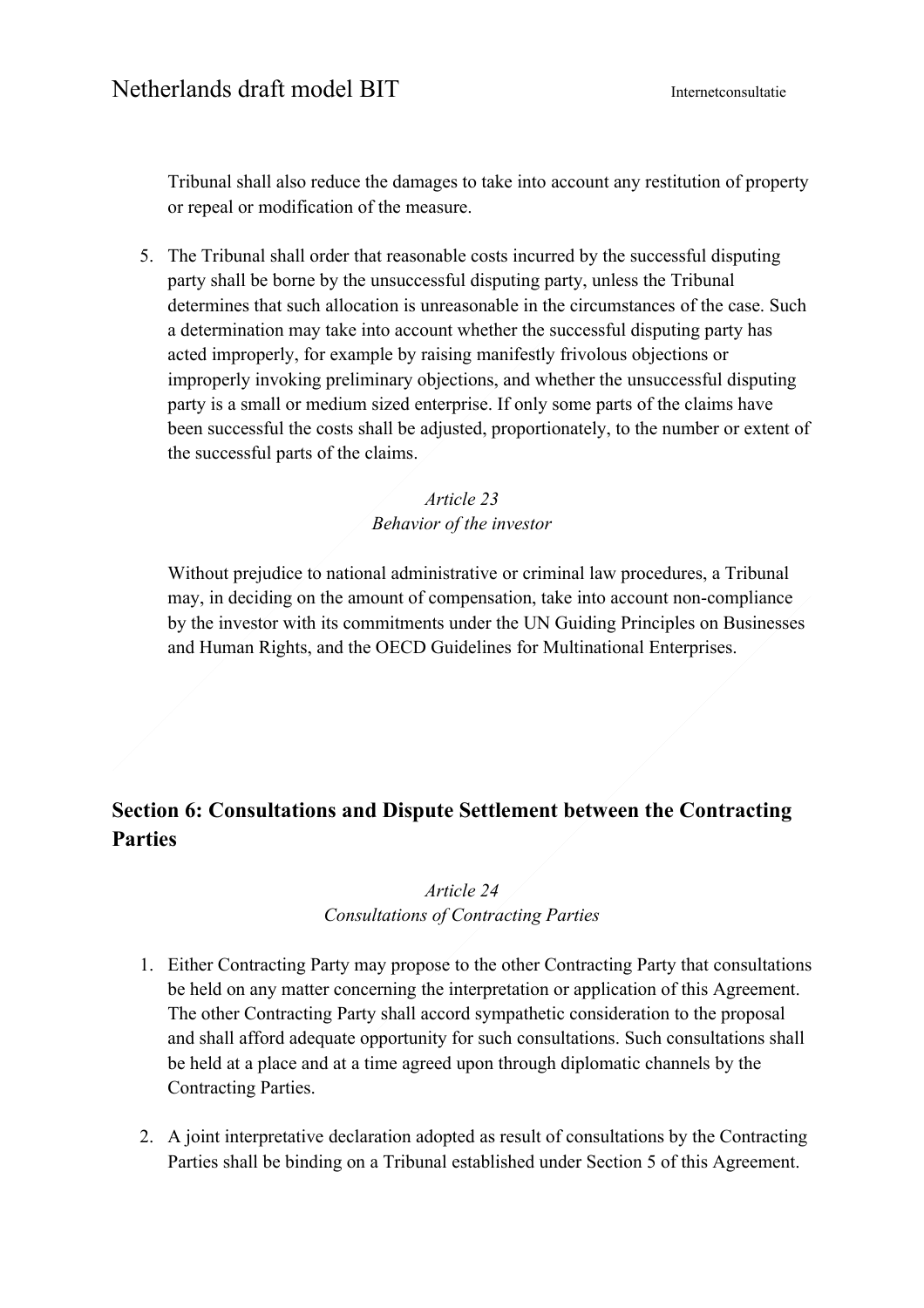Such joint interpretative declaration is not applicable in cases where a Tribunal was already established.

#### *Article 25 Settlement of Disputes between the Contracting Parties*

- 1. Any dispute between the Contracting Parties concerning the interpretation or application of this Agreement, which cannot be settled within a reasonable amount of time by means of diplomatic negotiations, shall, unless the Contracting Parties have otherwise agreed, be submitted, at the request of either Contracting Party, to an arbitral tribunal, composed of three members. Each Contracting Party shall appoint one arbitrator and the two arbitrators thus appointed shall together appoint a third arbitrator as their chairman who is not a national of either Contracting Party and who is a national of a third State that has diplomatic relations with both Contracting Parties.
- 2. If one of the Contracting Parties fails to appoint an arbitrator and has not proceeded to do so within two months after an invitation from the other Contracting Party to make such appointment, the latter Contracting Party may invite the President of the International Court of Justice to make the necessary appointment. The President shall consult both Parties which consultations shall not take no longer than one month.
- 3. If the two core arbitrators are unable to agree on the chair person in the two months following their appointment, either Contracting Party may invite the President of the International Court of Justice to make the necessary appointment.
- 4. If, in the cases provided for in the paragraphs 2 and 3 of this Article, the President of the International Court of Justice is prevented from discharging the said function or is a national of either Contracting Party, the Vice-President shall be invited to make the necessary appointments. If the Vice-President is prevented from discharging the said function or is a national of either Contracting Party, the most senior member of the Court available who is not a national of either Contracting Party shall be invited to make the necessary appointments.
- 5. In making its determination the Tribunal shall decide the dispute in accordance with customary rules of interpretation of public international law, as codified in the Vienna Convention on the Law of Treaties. Before the Tribunal decides, it may at any stage of the proceedings propose to the Contracting Parties to settle the dispute amicably. The foregoing provisions shall not prejudice settlement of the dispute ex aequo et bono if the Contracting Parties so agree.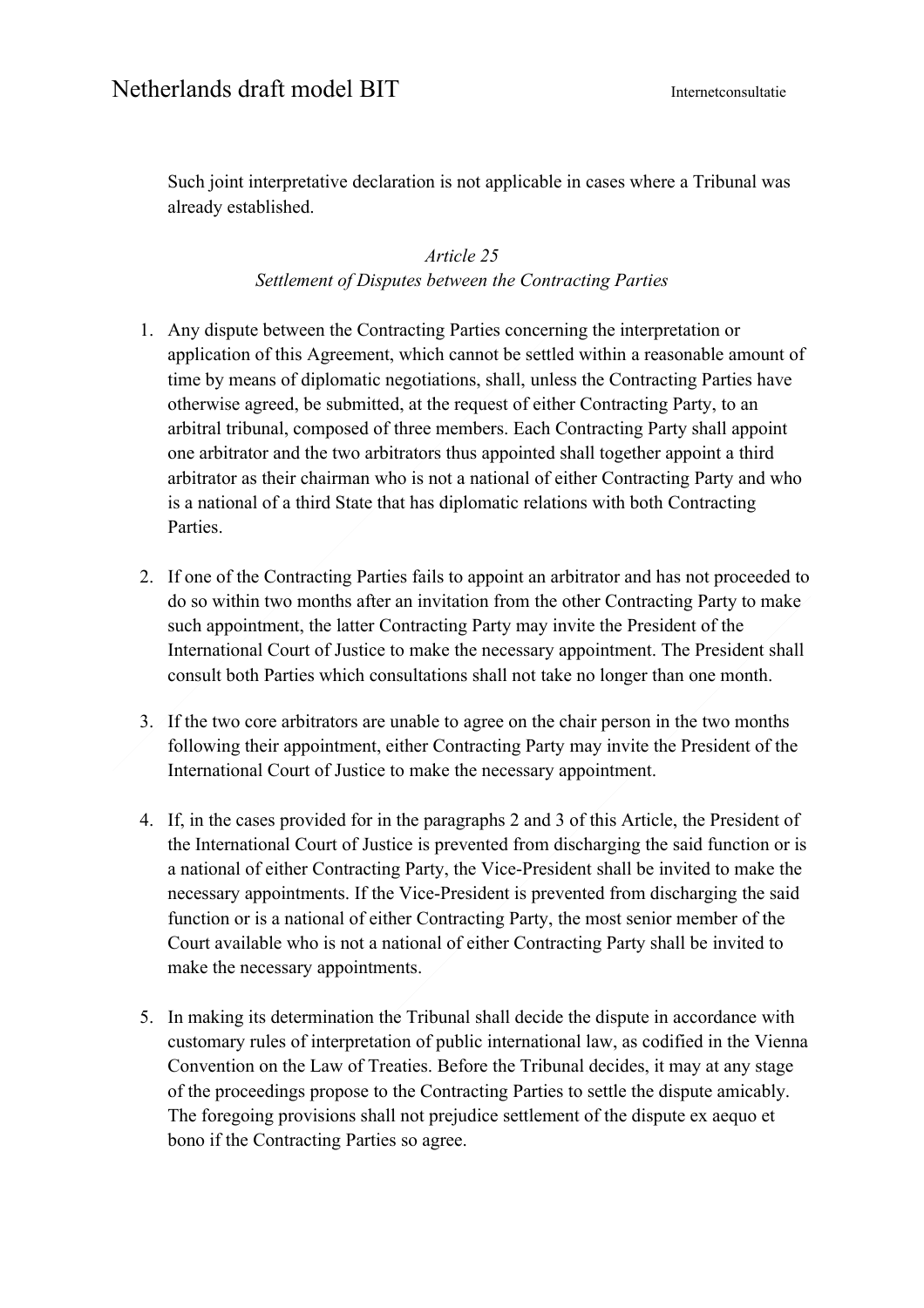- 6. Unless the Contracting Parties decide otherwise, the Tribunal shall determine its own procedure.
- 7. The Tribunal shall reach its decision by a majority of votes. Such decision shall be final and binding on the Contracting Parties.
- 8. Each Contracting Party shall bear the costs of its appointed member of the Tribunal and of its representation in the arbitration proceedings and half of the costs of the chairman and the remaining costs. The Tribunal may, however, in its decision direct that a higher proportion of the costs shall be borne by one of the two Contracting Parties. Such decision shall be binding on both Contracting Parties.

## **Section 7: Final provisions**

### *Article 26 Entry into Force, Duration and Termination*

- 1. The present Agreement shall enter into force on the first day of the second month following the date on which the Contracting Parties have notified each other in writing that their constitutionally required procedures have been complied with, and shall remain in force for a period of fifteen years.
- 2. Unless notice of termination has been given by either Contracting Party at least six months before the date of its expiry, the present Agreement shall be extended tacitly for periods of five years, whereby each Contracting Party reserves the right to terminate the Agreement upon notice of at least six months before the date of expiry of the current period of validity.
- 3. In respect of investments made before the date of the termination of the present Agreement, this Agreement shall continue to be in effect for a further period of fifteen years from that date.
- 4. Subject to the period mentioned in paragraph 2 of this Article, the Kingdom of the Netherlands shall be entitled to terminate the application of the present Agreement separately in respect of any of the parts of the Kingdom of the Netherlands.

### *Article 27 Territorial Application*

As regards the Kingdom of the Netherlands, the present Agreement shall apply to the European part of the Netherlands, to Aruba, Curaçao, Sint Maarten and the Caribbean part of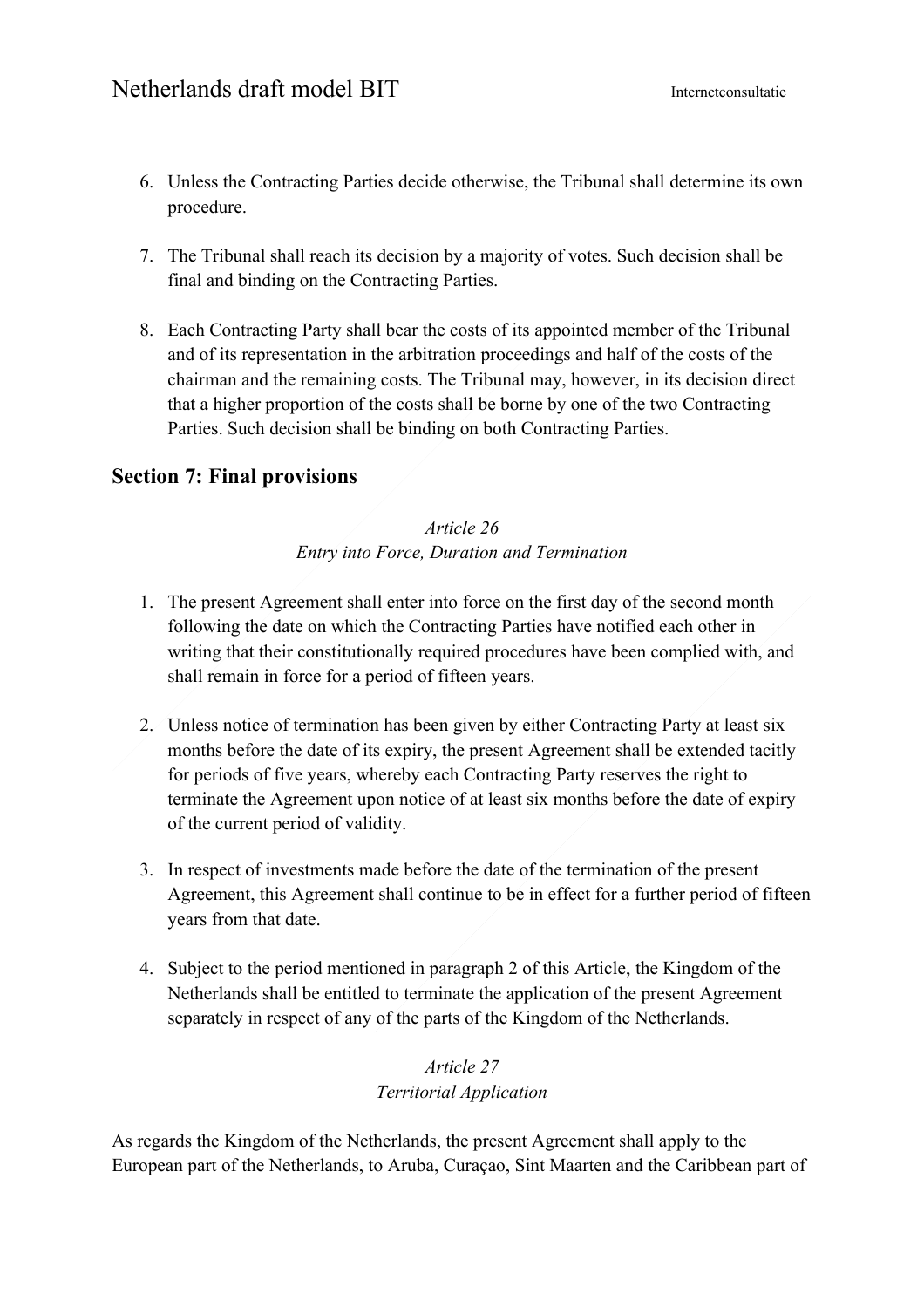the Netherlands (the islands of Bonaire, Sint Eustatius and Saba), unless the notification provided for in Article 26, paragraph 1 provides otherwise.

IN WITNESS WHEREOF, the undersigned representatives, duly authorized thereto, have signed the present Agreement.

DONE in two originals at , on in the …, Netherlands and English languages, the […] texts being authentic.

In case of difference of interpretation, the English text shall prevail.

For ….

For the Kingdom of the Netherlands:

## **Protocol on public debt**

On the signing of the Agreement on reciprocal encouragement and protection of investments between […] and the Kingdom of the Netherlands, the undersigned representatives have agreed on the following provisions, which constitute an integral part of the Agreement:

- 1. No claim that a restructuring of public debt of a Contracting Party breaches an obligation of this Agreement may be submitted to, or if already submitted, be pursued under Article 19 of this Agreement if the restructuring is a negotiated restructuring at the time of submission, or becomes a negotiated restructuring after such submission.
- 2. Subject to paragraph 1 of this Protocol, an investor may not submit a claim under Article 19 of this Agreement that a restructuring of debt of a Contracting Party breaches the provisions of this Agreement, unless 270 days have elapsed from the date of submission by the claimant of the written request for consultations pursuant to Article 18 of this Agreement.
	- 3. A breach of Article 8, paragraph 1, does not occur merely by virtue of a different treatment provided by a Contracting Party to certain categories of investors or investments on grounds of a different macroeconomic impact, for instance to avoid systemic risks or spillover effects, or on grounds of eligibility for debt restructuring.